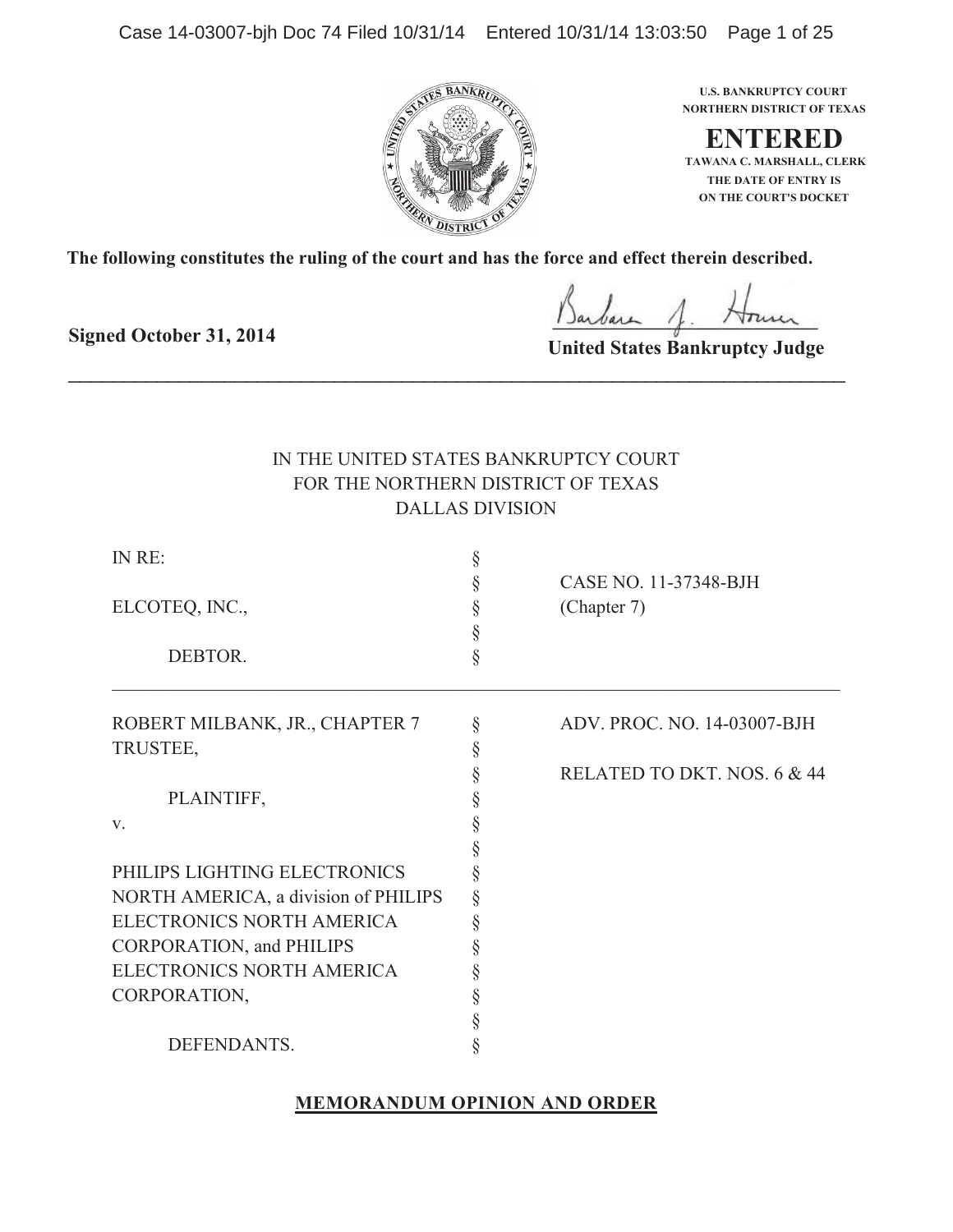Robert Milbank, Jr., (the "**Trustee**") filed the original complaint in this adversary proceeding on January 30, 2014 against Philips Lighting Electronics North America and Philips Electronics North America Corporation (collectively, "**Philips**"). Dkt. No. 1. Before the Court are the Motion to Dismiss filed by Philips, Dkt. No. 6, and the Motion for Leave to Amend the Complaint filed by the Trustee, Dkt. No. 44. By its motion, Philips requested dismissal of this adversary proceeding under Federal Rule of Civil Procedure 12(b)(1) on the basis of international comity and dismissal of certain claims under Federal Rule of Civil Procedure 12(b)(6) for failure to state a claim for which relief can be granted, both as made applicable here by Federal Rule of Bankruptcy Procedure 7012. The Trustee's motion seeks leave to amend the complaint to drop several claims and add others. The Court heard argument on both motions on September 29, 2014 and conducted an evidentiary hearing limited to the question of international comity on October 14-16, 2014. These matters are now ripe for ruling.

## **I. BACKGROUND**

The parties submitted considerable evidentiary material to the Court in connection with the question of international comity. Most of the key facts are not in dispute and are set forth below.

Prior to its bankruptcy filing, Elcoteq, Inc. carried out manufacturing operations in various international locations, including the city of Juarez in the state of Chihuahua, Mexico. Elcoteq, Inc. acquired the Juarez operation by a purchase agreement dated September 2, 2008 with Philips Electronics North America Corporation and its parent in the Netherlands. Defs.' Ex. 12. Philips continued to operate other manufacturing facilities in Juarez after the sale.

The Juarez facility purchased by Elcoteq, Inc. was a participant in the Mexican maquiladora (or maquila) program, allowing non-Mexican companies access to Mexican labor without incurring significant tax liability in Mexico. Elcoteq, Inc. operated a similar facility in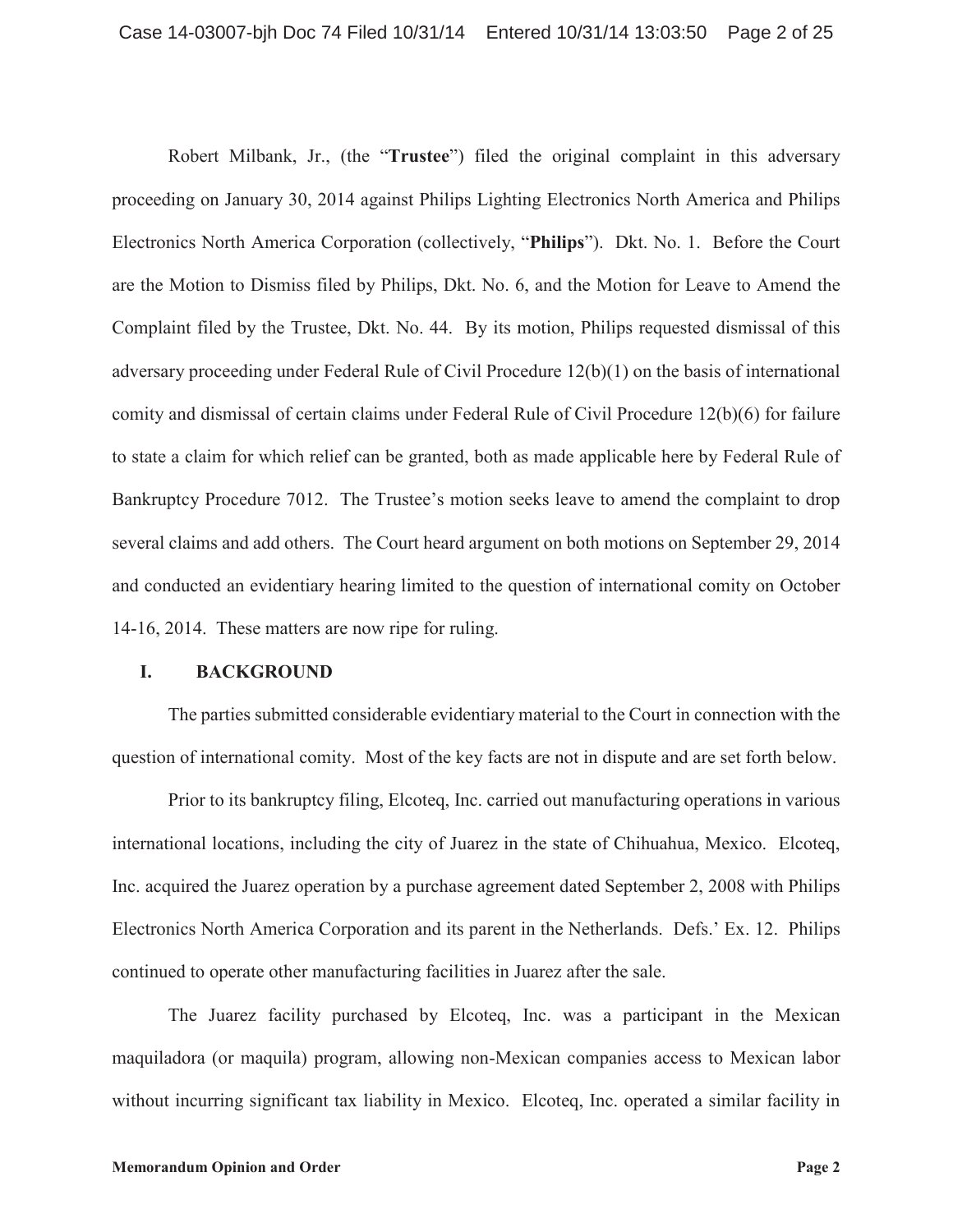Monterey, Mexico under the same program. Pursuant to that program, Elcoteq, Inc. executed a Maquila Agreement, Defs.' Ex. 13, with PCE Mexicana, S.A. de C.V. ("**PCE**"), a Mexican corporation, on September 2, 2008. The Maquila Agreement provided for Elcoteq, Inc. to supply and own all of PCE's equipment and inventory and for Elcoteq, Inc. to pay PCE's operating costs plus a profit margin. Elcoteq, Inc. only owned 0.2% of PCE; Elcoteq Holdings, Inc. owned the remaining 99.8% along with 100% of the shares of Elcoteq, Inc. The parties do not dispute Elcoteq, Inc.'s ownership of the assets located at the PCE plant in Juarez (the "**Assets**") prior to the events described below.

On August 31, 2011 at 8:01 p.m., creditors of Elcoteq, Inc. filed an involuntary bankruptcy petition against it in the Western District of Texas (case no. 11-31675). While the involuntary case was pending, Elcoteq, Inc. filed a voluntary petition under chapter 7 of the Bankruptcy Code in the Northern District of Texas (case no. 11-36837). An order for relief was entered in the involuntary case on November 4, 2011. On November 16, 2011, the case was converted to a case under chapter 7 and transferred to the Northern District of Texas, where it was assigned case number 11-37348. The Court directed joint administration of the Elcoteq, Inc. case with the bankruptcy case of Elcoteq Holdings, Inc. on December 19, 2011, No. 11-37348, ECF No. 40, and consolidated the Elcoteq, Inc. involuntary and voluntary cases on January 26, 2012, No. 11-37348, ECF No. 60. Robert Milbank, Jr. was appointed as chapter 7 trustee (the "**Trustee**") for both Elcoteq, Inc. and Elcoteq Holdings, Inc.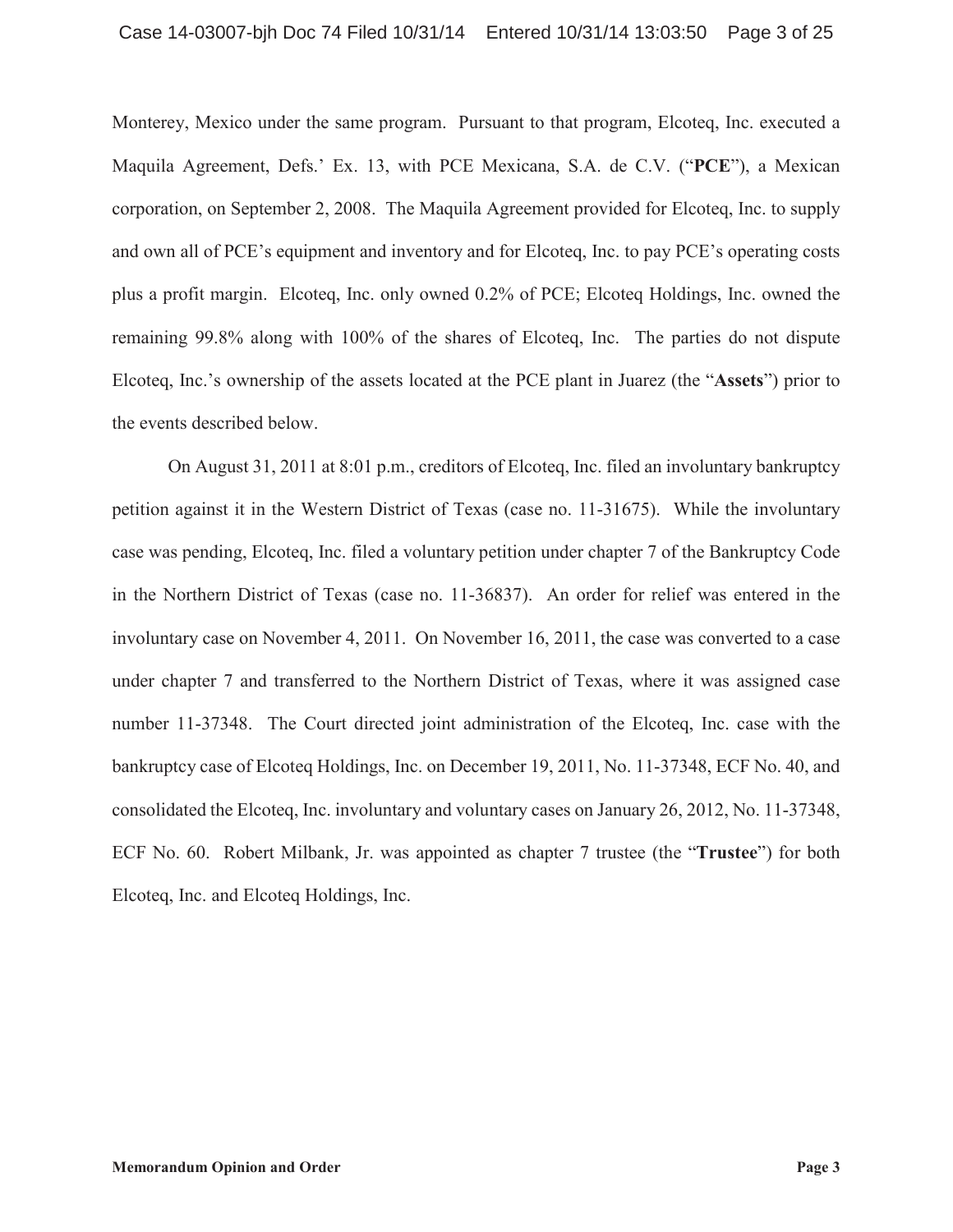While the Elcoteq bankruptcy cases were getting underway in Texas, PCE's employees in Mexico (the "**Workers**") sought to enforce labor claims against PCE through two separate proceedings governed by Mexican Labor Law.<sup>1</sup>

First, through their union (the "**Union**"), the Workers filed a notice of intent to strike against PCE with the Local Labor Board of Juarez, Mexico (the "**Labor Board**") on August 30, 2011. Defs.' Ex. 1. The grounds for the strike included failure to provide satisfactory uniforms and significant temporary suspensions of portions of the workforce. *Id.* The Labor Board approved the notice on the following day, Defs.' Ex. 2, and it was served on PCE in Juarez at 2:25 p.m. on August 31, 2011, Defs.' Ex. 3 (collectively, the "**Strike Summons**").<sup>2</sup> The documents associated with the Strike Summons name PCE and reference Philips as the prior owner of the PCE maquila, but none of those documents contain any reference to Elcoteq, Inc. or Elcoteq, Holdings, Inc.

Whether the Strike Summons acted to create a lien against the Assets or merely froze the Assets against certain types of transfers is a matter of some dispute between the parties. Regardless of the answer to that question, the parties agree that no transfers or relevant events occurred in connection with the Strike Summons after August 31, 2011. In fact, the Labor Board archived the Strike Summons' file on February 7, 2013 because neither party (the Workers nor PCE) had pursued the matter further. Defs.' Ex. 4.

<sup>1</sup> Labor law in Mexico is governed both by the Mexican Constitution and the Federal Labor Law. Constitución Política de los Estados Unidos Mexicanos [C.P.], *as amended*, Diario Oficial de la Federación [DO], 5 de Febrero de 1917 (Mex.); Ley Federal del Trabajo [LFT] [Federal Labor Law], *as amended*, Diario Oficial de la Federación [DO], 1931 (Mex.).

<sup>2</sup> The Strike Summons was assigned file number 6-02-11-H.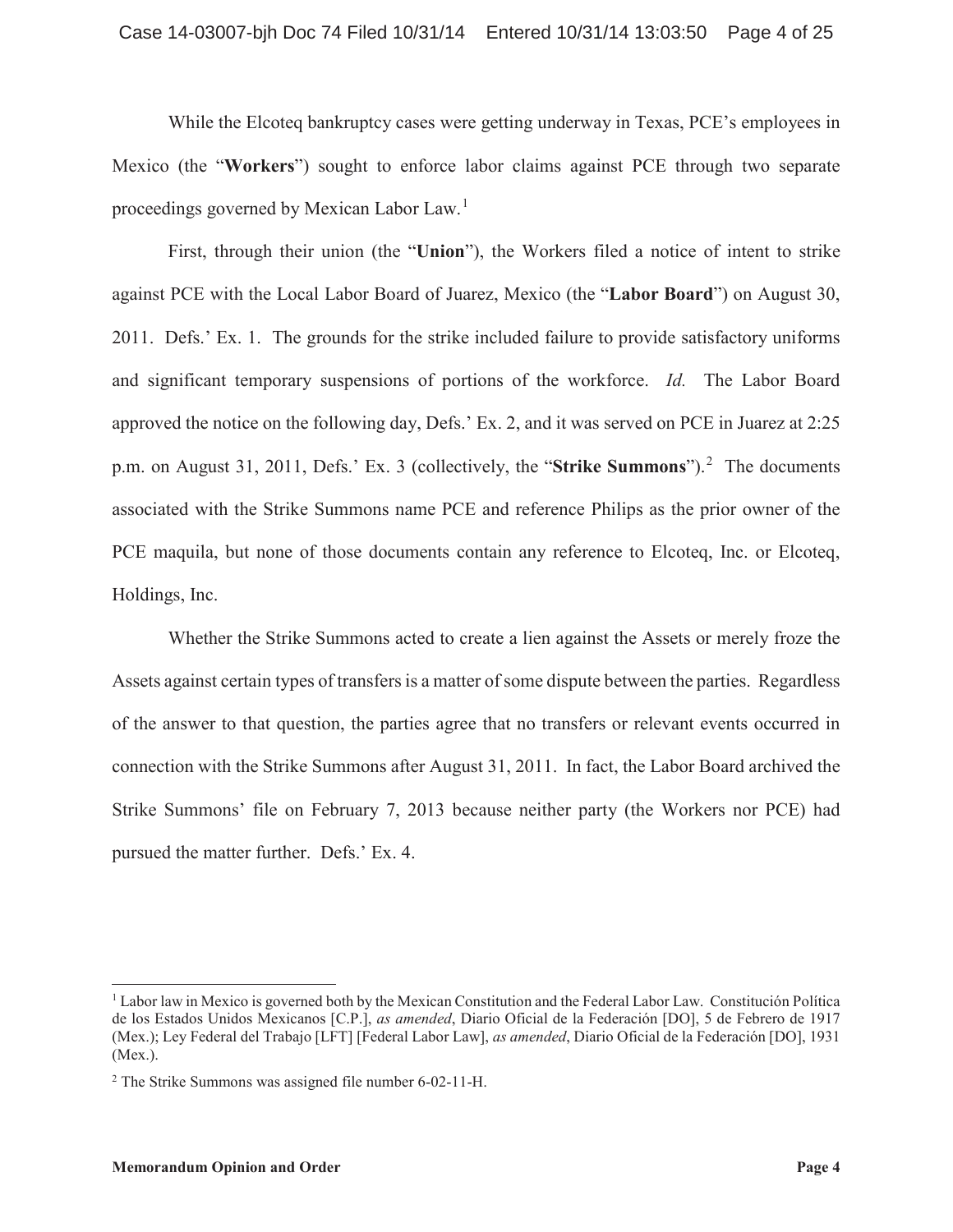Second, the Workers filed a formal labor complaint (the "**Labor Lawsuit**") against PCE with the Labor Board on October 31, 2011.<sup>3</sup> Defs.' Ex. 5. The Labor Lawsuit named the Workers as plaintiffs and PCE and two Philips entities, Philips Mexicana, S.A. de C.V. and Philips Holding, S.A. de C.V., as defendants. Although PCE was served with process in the Labor Lawsuit, neither Philips entity was served and thus neither became a formal defendant in the Labor Lawsuit. *See* Defs.' Ex. 37 ¶ 17, at 10; Evidentiary Hr'g Tr., 36:7-11, Oct. 14, 2014, ECF No. 70 (test. of Cesar Ochoa). In the Labor Lawsuit, the Workers alleged that they had been laid off in three groups on October 21, 27, and 28, 2011, but had not been paid the full amount of severance pay and prior unpaid wages or benefits to which they were entitled.

As a result of the Labor Lawsuit, on November 4, 2011, a clerk of the Labor Board entered a "provisional embargo" in the amount of MXN \$65,289,637.28 against the Assets (as detailed in a list and located at the PCE facility). Defs.' Ex. 6. Specifically, the provisional embargo purported to "designate movables owned by the defendant PCE Mexicana, S.A. de C.V." *Id.* On November 10, 2011, the Labor Board delivered a notice and summons to the PCE facility of a hearing on the Labor Lawsuit to take place on November 30, 2011. Defs.' Ex. 7. The Workers signed an agreement with a PCE representative to resolve the Labor Lawsuit through a USD \$4,000,000 payment to be made to the Workers on December 2, 2011. Defs.' Ex. 8.

No payment was ever made, and, on December 6, 2011, a clerk for the Labor Board returned to the PCE facility to "declare a definitive embargo" of up to USD \$4,000,000 against the Assets "at the domicile and under the responsibility of the defendant," PCE, for "definitive foreclosure." Defs.' Ex. 9. On December 7, 2011, notice of an auction of the Assets was placed at the local tax office and city hall. Defs.' Ex. 10. Pursuant to the notice, the auction was to be

<sup>3</sup> The Labor Lawsuit was assigned file number 2/11/3212.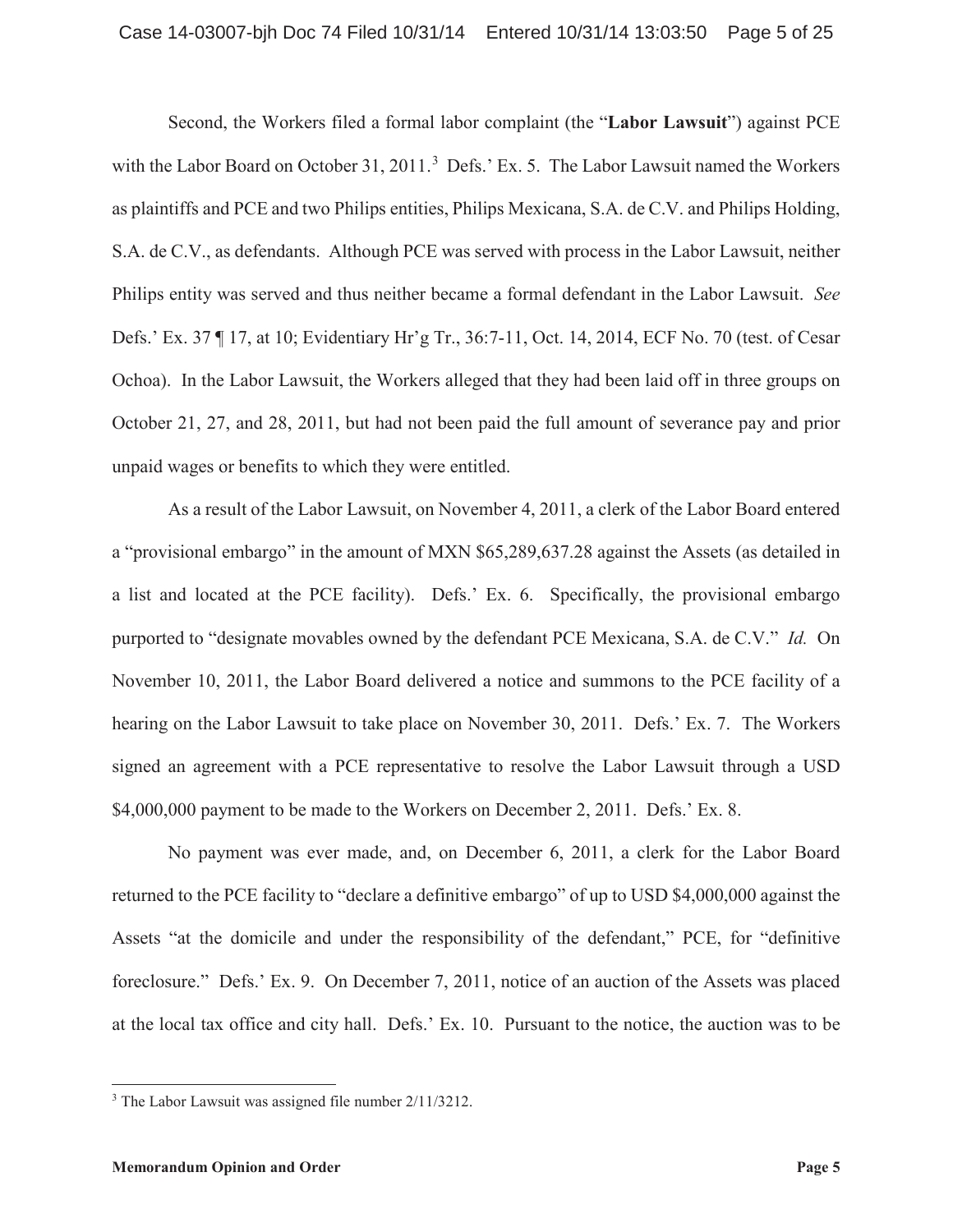conducted on December 8, 2011. When no bidders appeared, the Assets were awarded to the Workers as plaintiffs in the Labor Lawsuit. *Id.* The Labor Board entered a "legal invoice" on December 16, 2011, explaining that "the assets owned by the defendant were foreclosed on December 6, 2011, due to the default of the defendant," and declaring the Assets awarded to the Workers. Defs.' Ex. 11.

As with the Strike Summons, the Labor Lawsuit and associated documents never mention Elcoteq, Inc. or its ownership of the Assets.

Once the Workers took ownership of the Assets, they immediately sold them to Philips for USD \$2,200,000 in accordance with the terms of a "promissory agreement" between Philips and the Workers executed on December 2, 2011. Pl.'s Ex. J. This agreement includes a recital that all parties were aware of Elcoteq, Inc.'s bankruptcy case. *Id.* § IV. It also acknowledges a separate strike proceeding commenced by the Workers' union against Philips that was to be terminated once Philips purchased the Assets. *Id.* § 6.1. On the same day that Philips executed the promissory agreement with the Workers, Philips executed a separate agreement with Tekmart International Inc. to sell it virtually all of the Assets Philips would acquire from the Workers for USD \$1,200,000. Pl.'s Ex. K.

The parties quarrel over the full extent of the Trustee's knowledge about the Labor Board proceedings in Juarez involving the Assets. Regardless, there can be no dispute over whether the Trustee had general knowledge of some sort of labor proceeding in Juarez, Mexico against PCE in late 2011. Such references appear in various filings on the docket of the underlying Elcoteq, Inc. bankruptcy case, some of which were submitted as evidence by the parties. For example, the Statement of Financial Affairs filed in the Elcoteq, Inc. voluntary bankruptcy case on October 27, 2011, referenced the Juarez proceedings and alluded to a potential transfer of property. Defs.' Ex.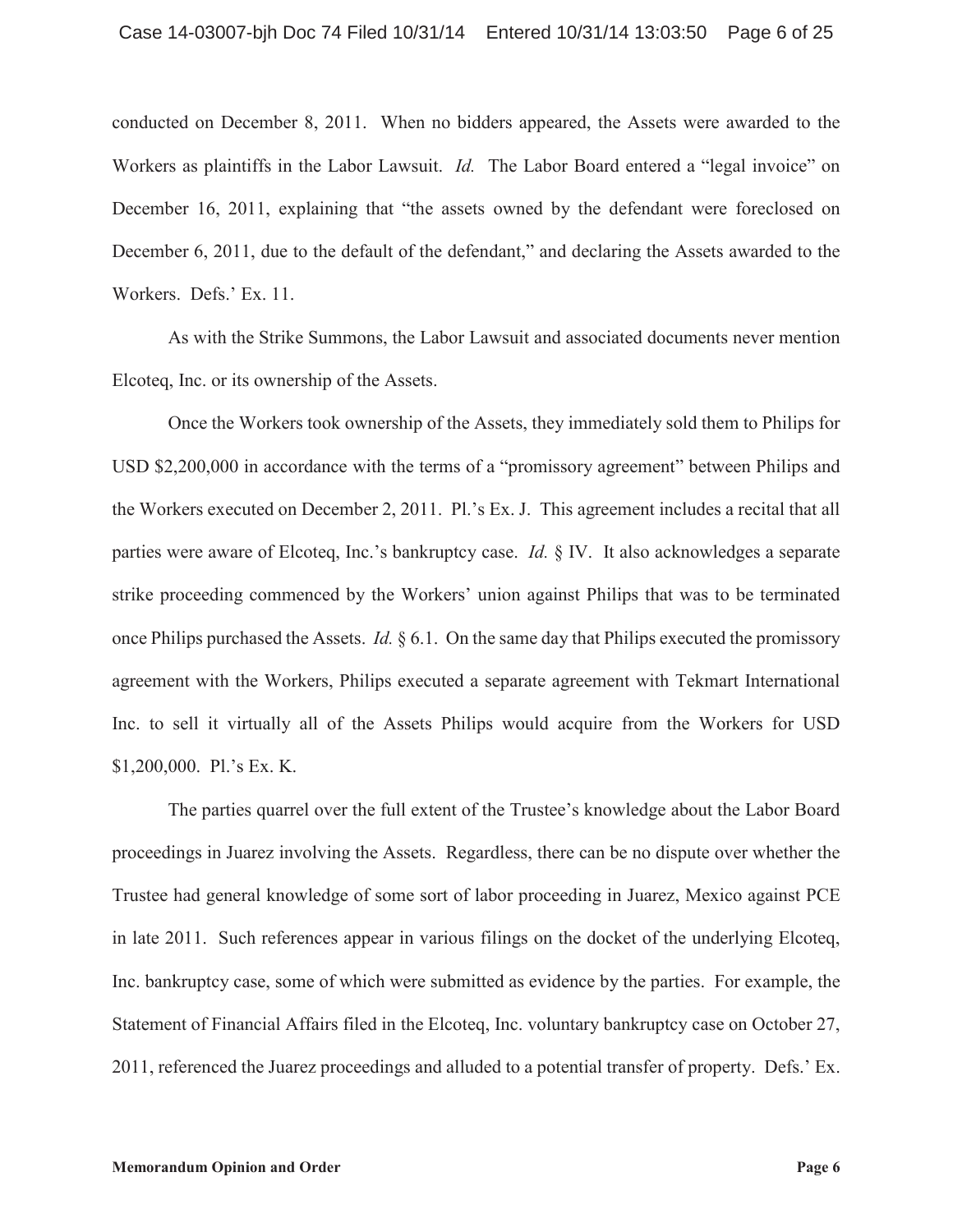22 § 4, at 2. Moreover, the Trustee sought to retain the Jackson Walker L.L.P. law firm on December 2, 2011 as special counsel in part because of labor claims against assets located in Juarez and elsewhere in Mexico. Defs.' Ex. 23 ¶ 21, at 9.

#### **II. PROCEDURAL HISTORY**

The Trustee's original complaint, filed on January 30, 2014, pled avoidance and recovery claims against Philips under §§ 544, 545, 547, 548, 549, and 550 of the Bankruptcy Code. Compl., ECF No. 1. While the Workers were the initial transferee of the Assets, the Trustee seeks to recover the value of the transferred Assets from Philips as a subsequent transferee under § 550. *Id.* ¶ 48-51, at 10-11.

Philips filed its motion to dismiss this adversary proceeding on March 20, 2014, Defs.' Mot. Dismiss, ECF No. 6, accompanied by a memorandum of law in support of its motion to dismiss, Defs.' Mem. L., ECF No. 7. In those documents, Philips explained that it sought to dismiss the entire adversary proceeding under Federal Rule of Civil Procedure 12(b)(1) or, in the alternative, to dismiss nearly all claims under Federal Rule of Civil Procedure 12(b)(6) as applied to this adversary proceeding by Federal Rule of Bankruptcy Procedure 7012. Philips Mem. L. 1- 2, 9. The Trustee filed a response opposed to the Philips motion on April 30, 2014, Trustee's Resp. Opposed, ECF No. 24, also accompanied by a brief, Trustee's Br. Resp., ECF No. 25. Philips submitted a reply brief on June 24, 2014. Defs.' Reply, ECF No. 33.

The Trustee's motion seeking leave to amend the original complaint was filed on September 17, 2014, Trustee's Mot. Leave, ECF No. 44, to which he attached his proposed amended complaint, Proposed Am. Compl., ECF No. 44, Ex. A. Philips objected to the Trustee's motion for leave to amend on September 19, 2014. Defs.' Objection, ECF No. 51.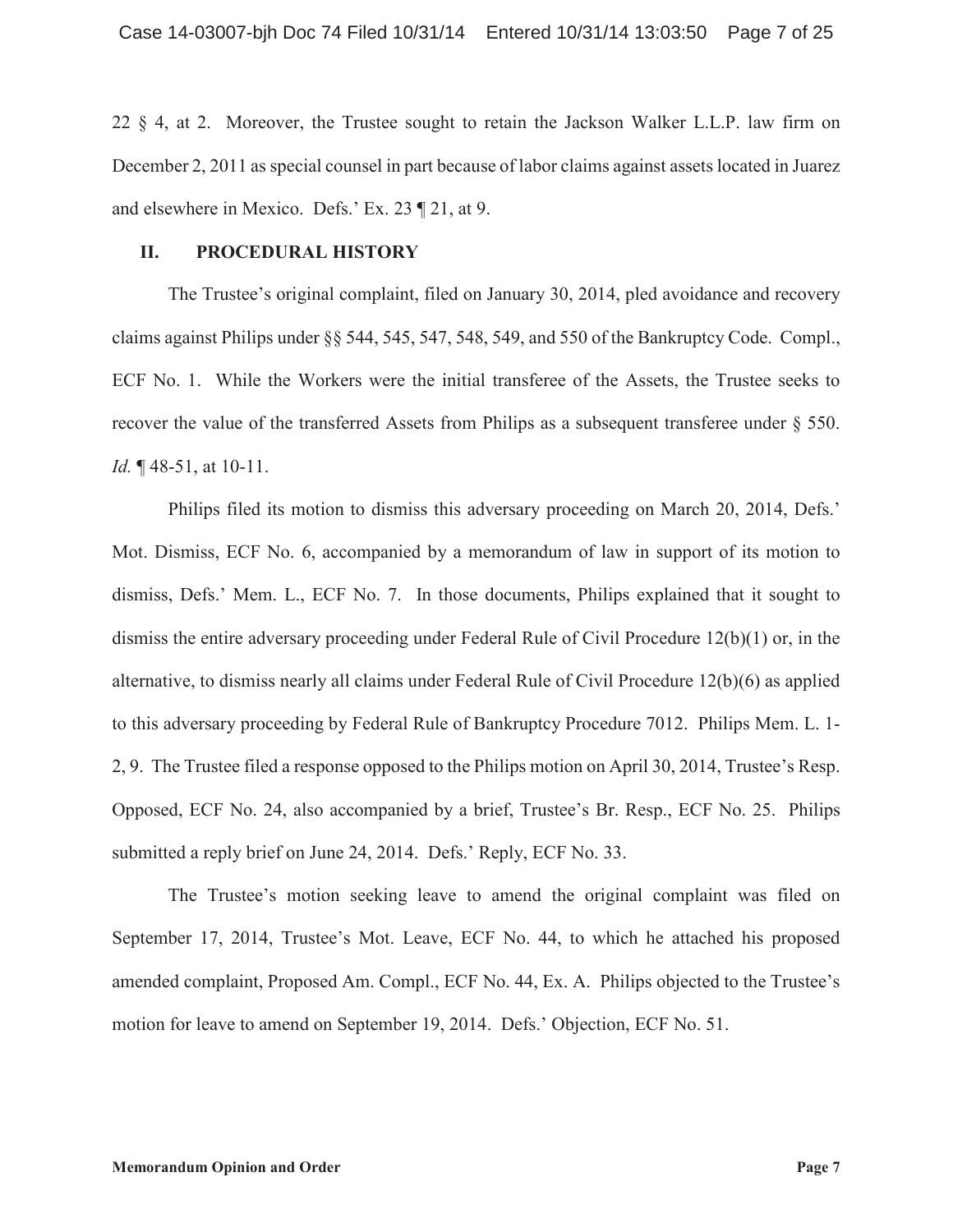The parties presented legal argument on both motions at a hearing held on September 29, 2014. At the Court's request, the parties filed supplemental briefs on the issues of international comity and whether Philips was the proper party to defend an action by the Trustee to avoid any transfer related to the issuance of the Strike Summons. Defs.' Supp. Br. Int'l Comity, ECF No. 59; Trustee's Supp. Br. Comity, ECF No. 60; Trustee's Supp. Br. Liens, ECF No. 61; Defs.' Resp. Liens, ECF No. 64. Finally, the parties presented evidence to the Court limited to the question of jurisdiction involving international comity from October 14-16, 2014.

#### **III. SUBJECT MATTER JURISDICTION AND INTERNATIONAL COMITY**

A motion under Federal Rule of Civil Procedure 12(b)(1) challenges a court's jurisdiction over the subject matter of a dispute. *See Arbaugh v. Y&H Corp.*, 546 U.S. 500, 506-07 (2006). Facial challenges to subject matter jurisdiction are based on the insufficiency of the complaint alone, but a Rule 12(b)(1) challenge can also rest on undisputed facts or the court's resolution of disputed facts. *Williamson v. Tucker*, 645 F.2d 404, 413 (5th Cir. 1981).

When considering a motion to dismiss raising questions under both Rule  $12(b)(1)$  and Rule 12(b)(6), a court must consider its jurisdiction before deciding whether the complaint properly stated a claim. *Ramming v. United States*, 281 F.3d 158 (5th Cir. 2001). Furthermore, a lack of subject matter jurisdiction, or a decision not to exercise subject matter jurisdiction, would implicate the futility of allowing the plaintiff leave to amend the complaint. *Briggs v. Mississippi*, 331 F.3d 499, 508 (5th Cir. 2003). Accordingly, the Court first considers the arguments for dismissal as a matter of international comity brought under Rule 12(b)(1).

#### *A. Subject Matter Jurisdiction and Comity*

Philips does not contest this Court's power to hear this adversary proceeding. As noted previously, the Trustee's original complaint brought avoidance claims under §§ 544, 545, 547,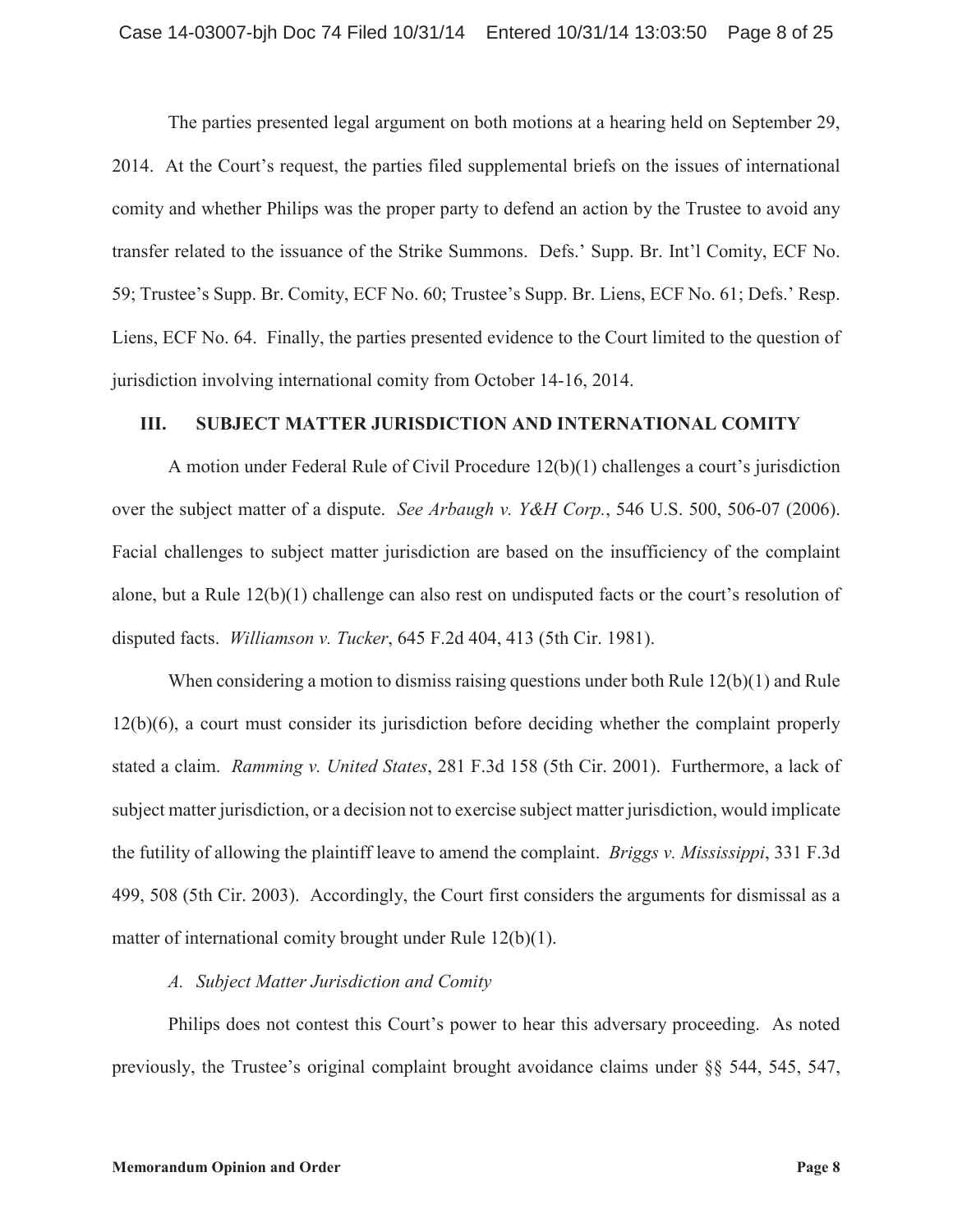548, and 549 of the Bankruptcy Code and sought recovery against Philips under § 550 of the Bankruptcy Code. The Trustee's proposed amended complaint seeks to add a claim for violation of the automatic stay. As Philips concedes, most of these claims arise under the Bankruptcy Code. Therefore, the district court has subject matter jurisdiction over the underlying bankruptcy cases and this adversary proceeding pursuant to 28 U.S.C. § 1334, and this Court has authority to hear avoidance proceedings pursuant to 28 U.S.C.  $\S$  157(a), (b)(1), (b)(2)(F), and (b)(2)(H) and the Order of Reference of Bankruptcy Cases and Proceedings Nunc Pro Tunc adopted in the Northern District of Texas on August 3, 1984. In arguments before this Court on this motion, Philips agreed that this Court has subject matter jurisdiction over these causes of action.

Nevertheless, Philips urges the Court not to exercise this jurisdiction as a matter of international comity to the Labor Board that, in the Labor Lawsuit, approved the foreclosure and auction of the Assets at issue in this adversary proceeding. Defs.' Supp. Br. Int'l Comity 11-12, ECF No. 59. International comity is "the recognition which one nation allows within its territory to the legislative, executive or judicial acts of another nation, having due regard both to international duty and convenience, and to the rights of its own citizens or of other persons who are under the protection of its laws." *Hilton v. Guyot*, 159 U.S. 113, 164 (1895). "[O]nce the parties have had an opportunity to present their cases fully and fairly before a court of competent jurisdiction, the results of the litigation process should be final." *Int'l Transactions, Ltd. v. Embotelladora Agral Regiomontana, SA de CV*, 347 F.3d 589, 593 (5th Cir. 2003). The party raising comity has the burden of proof. *Id.* at 594.

It is true that issues of international comity are raised in a variety of other procedural postures, which is unsurprising given the diverse situations to which that doctrine is applied. The Trustee argues that where the Court's subject matter jurisdiction is clear, a motion under Rule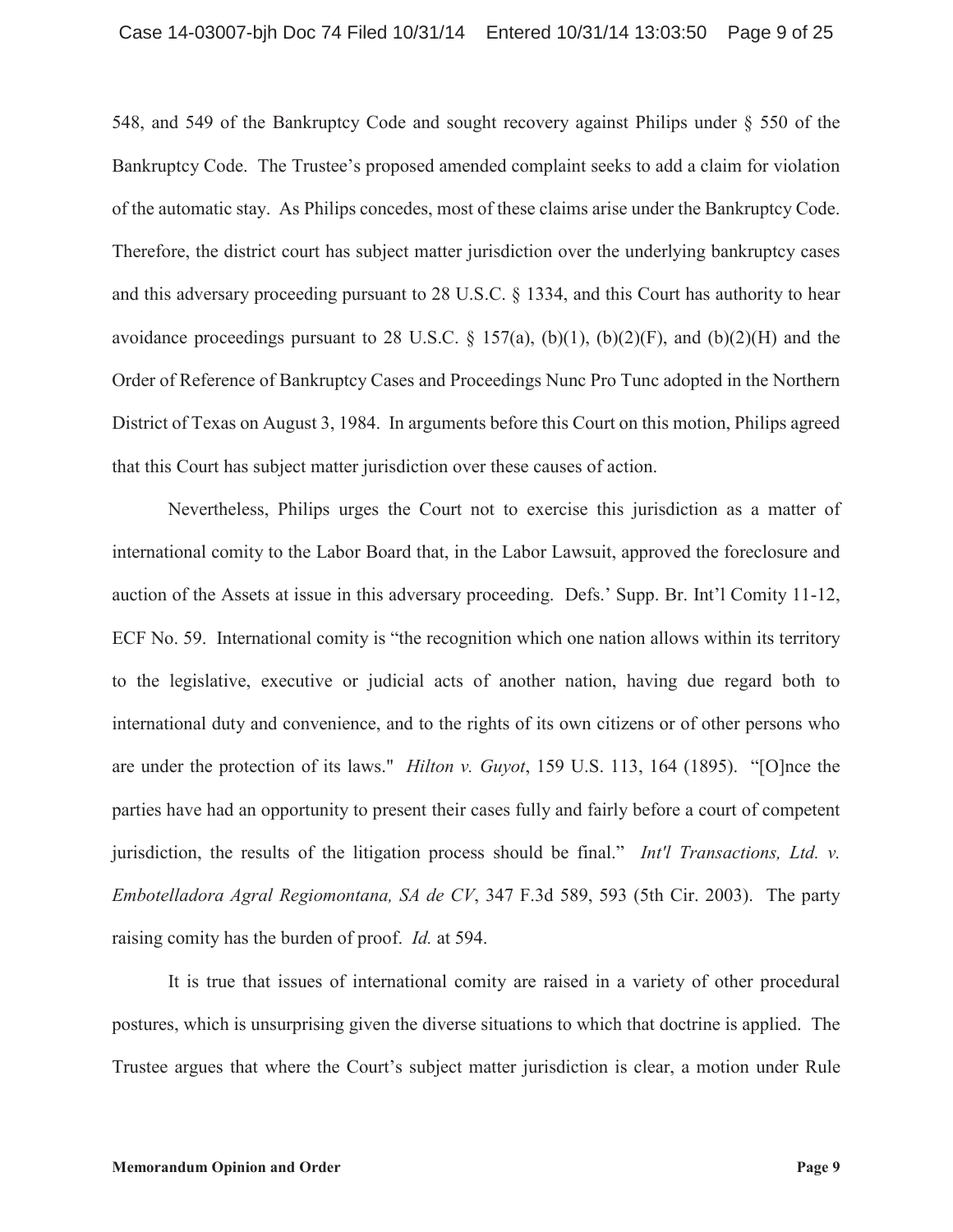12(b)(1) must be denied. Trustee's Supp. Br. Comity 19, ECF No. 60. But the relief Philips seeks here—a decision not to hear the merits of this adversary proceeding—would be the same if the Court did not have subject matter jurisdiction to hear the proceeding at all. Other courts have considered dismissal on the basis of international comity in response to a Rule 12(b)(1) motion. See, e.g., *Daewoo Motor America, Inc. v. General Motors Corp.*, 459 F.3d 1249 (2006).<sup>4</sup> And other courts have noted that a Rule 12(b)(1) motion is a proper way to bring a request that a court decline to exercise its jurisdiction. *See, e.g.*, *Kingsway Fin. Servs., Inc. v. Pricewaterhousecoopers, LLP.*, 420 F. Supp. 2d 228, 233 (S.D.N.Y. 2005) (holding that a motion for abstention requiring consideration of disputed facts was properly brought under Rule 12(b)(1)). Therefore, this Court is satisfied that a Rule 12(b)(1) motion was an appropriate way for Philips to raise the issue of international comity in this adversary proceeding.

## *B. The* International Transactions *Factors*

Thus, the question becomes, should this Court decline to exercise its jurisdiction as a matter of international comity to the decision of the Labor Board, as Philips requests? This Court may exercise its discretion not to reexamine the merits of a foreign judgment "obtained under a system with procedures compatible with the requirements of due process of law." *Int'l Transactions, Ltd. v. Embotelladora Agral Regiomontana, SA de CV*, 347 F.3d 589, 594 (5th Cir. 2003). Courts in the Fifth Circuit apply a five factor test to determine whether to grant international comity:

<sup>4</sup> The *International Transactions* court considered international comity in the posture of a 12(b)(1) challenge to subject matter jurisdiction, as this Court does here. *Int'l Transactions, Ltd. v. Embotelladora Agral Regiomontana, SA de CV*, 347 F.3d 589, 594 (5th Cir. 2003). But the primary issue involving Rule 12(b)(1) in *International Transactions* was whether a foreign court's earlier ruling deprived the plaintiff of constitutional standing.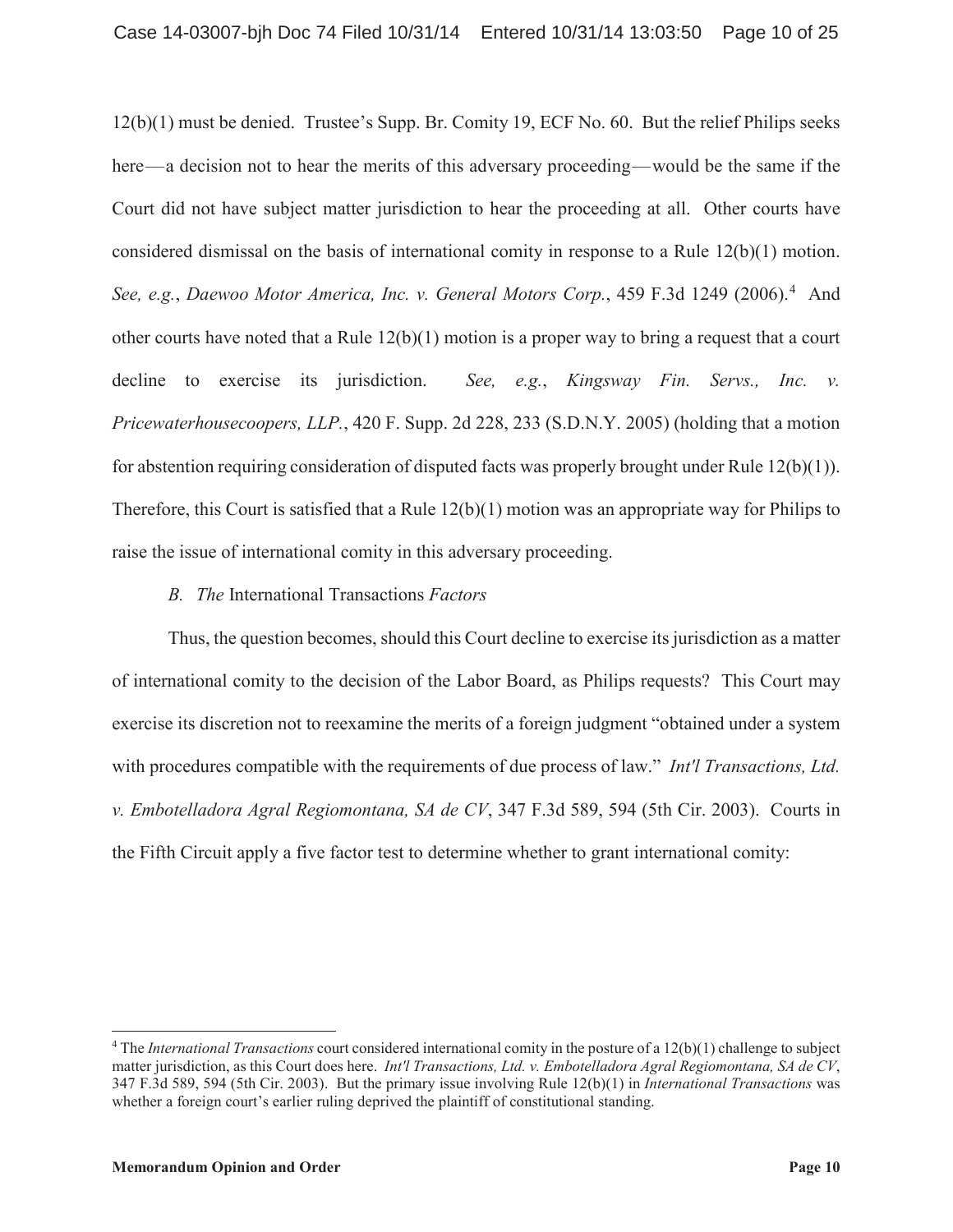Under principles of international comity, a foreign court's judgment on a matter is conclusive in a federal court when (1) the foreign judgment was rendered by a court of competent jurisdiction, which had jurisdiction over the cause and the parties, (2) the judgment is supported by due allegations and proof, (3) the relevant parties had an opportunity to be heard, (4) the foreign court follows procedural rules, and (5) the foreign proceedings are stated in a clear and formal record.

*Id.*

The Trustee disputes whether Philips met its burden of proof on several of these factors. Trustee's Br. Resp. 20-22, ECF No. 25; Trustee's Supp. Br. Comity 17-18, ECF No. 60. Furthermore, this Court raised questions of its own at the hearing on September 29, 2014, about whether the Labor Board should properly be considered a "court" for the purposes of granting international comity.<sup>5</sup> This Court need not resolve such questions, however, because Philips has failed to meet its burden on the third factor: the Trustee did not have sufficient notice to provide him the opportunity to be heard before the Labor Board before the Assets of Elcoteq, Inc. were taken.

There is no requirement that the Mexican law of due process and notice match that of the United States before a federal court decides to defer to a Mexican court on the basis of international comity. *Int'l Transactions*, 347 F.3d at 594. The question is whether the Trustee received the "bare minimum requirements of notice" or whether a "reasonable method of notification was employed." *Id.* (quoting *Ma v. Cont'l Bank, N.A.*, 905 F.2d 1073, 1076 (7th Cir.1990); *Somportex, Ltd. v. Phila. Chewing Gum Corp.*, 453 F.2d 435, 443 (3d Cir.1971)). In *International* 

<sup>&</sup>lt;sup>5</sup> In Mexico, the Labor Board has exclusive power to adjudicate labor disputes such as the dispute between PCE and the Workers. Evidentiary Hr'g Tr. 36:14-22, Oct. 14, 2014, ECF No. 70 (test. of Cesar Ochoa). The Labor Board, comprised of three members, included one representative from each of the Workers, PCE, and the government. Defs.' Ex. 8 at 6. As relevant here, the record before the Court provides no reason to doubt the lawfulness of the proceedings before the Labor Board as a matter of Mexican Law.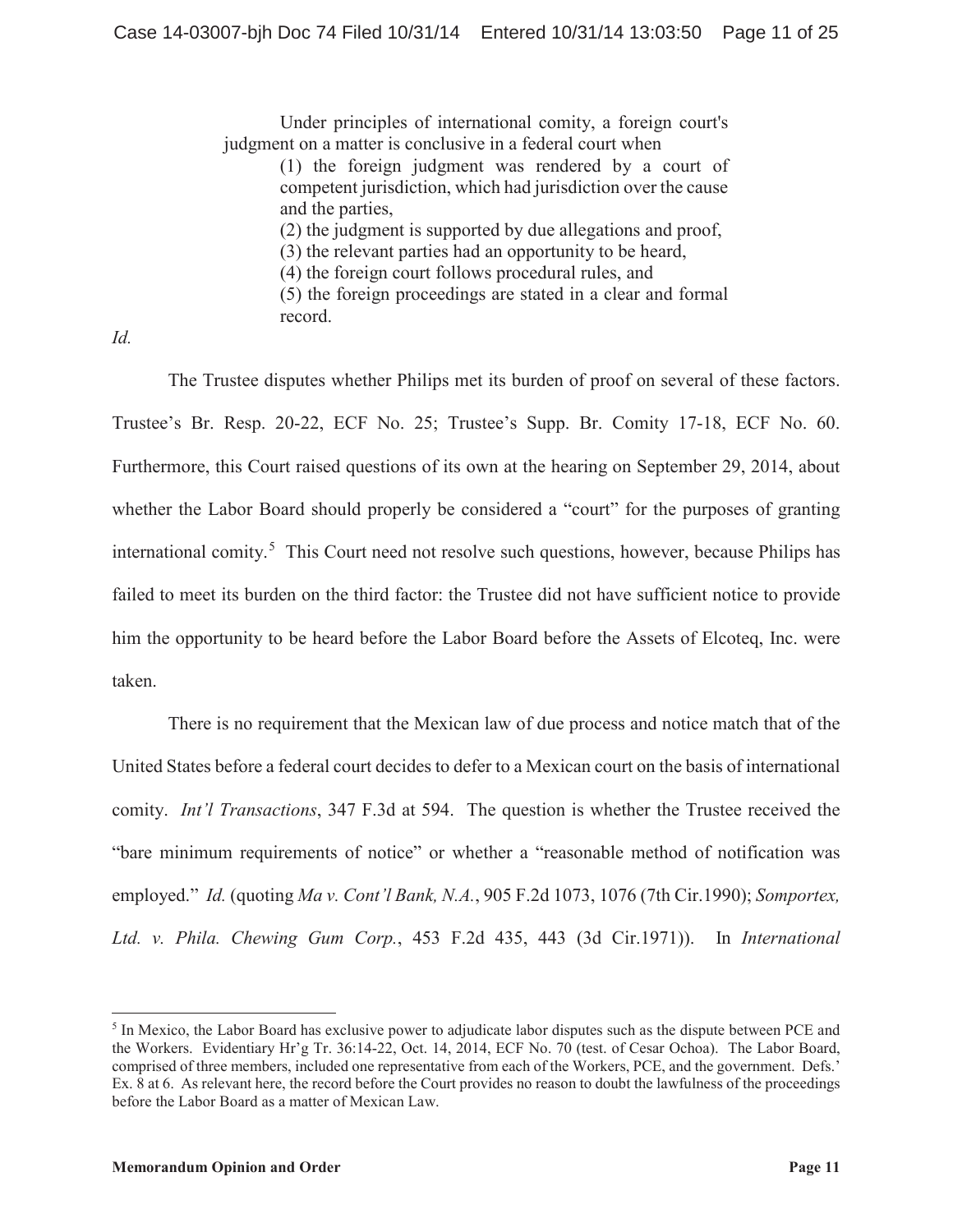*Transactions*, the appellate court reversed a dismissal on the basis of international comity where the district court improperly found that the plaintiff had the opportunity to be heard in Mexico. *Id.* at 590-91. Though the plaintiff had actual knowledge of the proceedings in Mexico and should have been more diligent in protecting its rights, there was no evidence before the district court of any actual notice of the specific proceeding in Mexico to which the district court had granted comity. *Id.* at 595-96.

Here, Philips has not carried its burden to prove that the Trustee had notice and an opportunity to be heard before the Labor Board in the Labor Lawsuit that resulted in foreclosure of the Assets of Elcoteq, Inc. This is so regardless of whether the Trustee had actual notice of the Labor Lawsuit.

As explained above, the Trustee admittedly knew about labor proceedings in Mexico involving the Juarez plant and the Workers. At the evidentiary hearing, the parties presented conflicting testimony about whether the Trustee received certain documents in Spanish relating to the Labor Board proceedings. But the proceedings of which the Trustee most clearly had notice related to the Strike Summons of August 31, 2011. The foreclosure and auction of the Assets in December, 2011, was a result of the Labor Lawsuit, not the Strike Summons. Notice of one is not notice of the other.

And even if this Court were to find that the Trustee had been given documents related to the Labor Lawsuit, no Labor Lawsuit documents reviewed by this Court would have been sufficient to give notice that Elcoteq, Inc.'s assets were subject to foreclosure and sale. No Labor Lawsuit document named Elcoteq, Inc. as a party or identified Elcoteq, Inc.'s property interests as subject to foreclosure. On the contrary, the provisional embargo that was issued as a result of the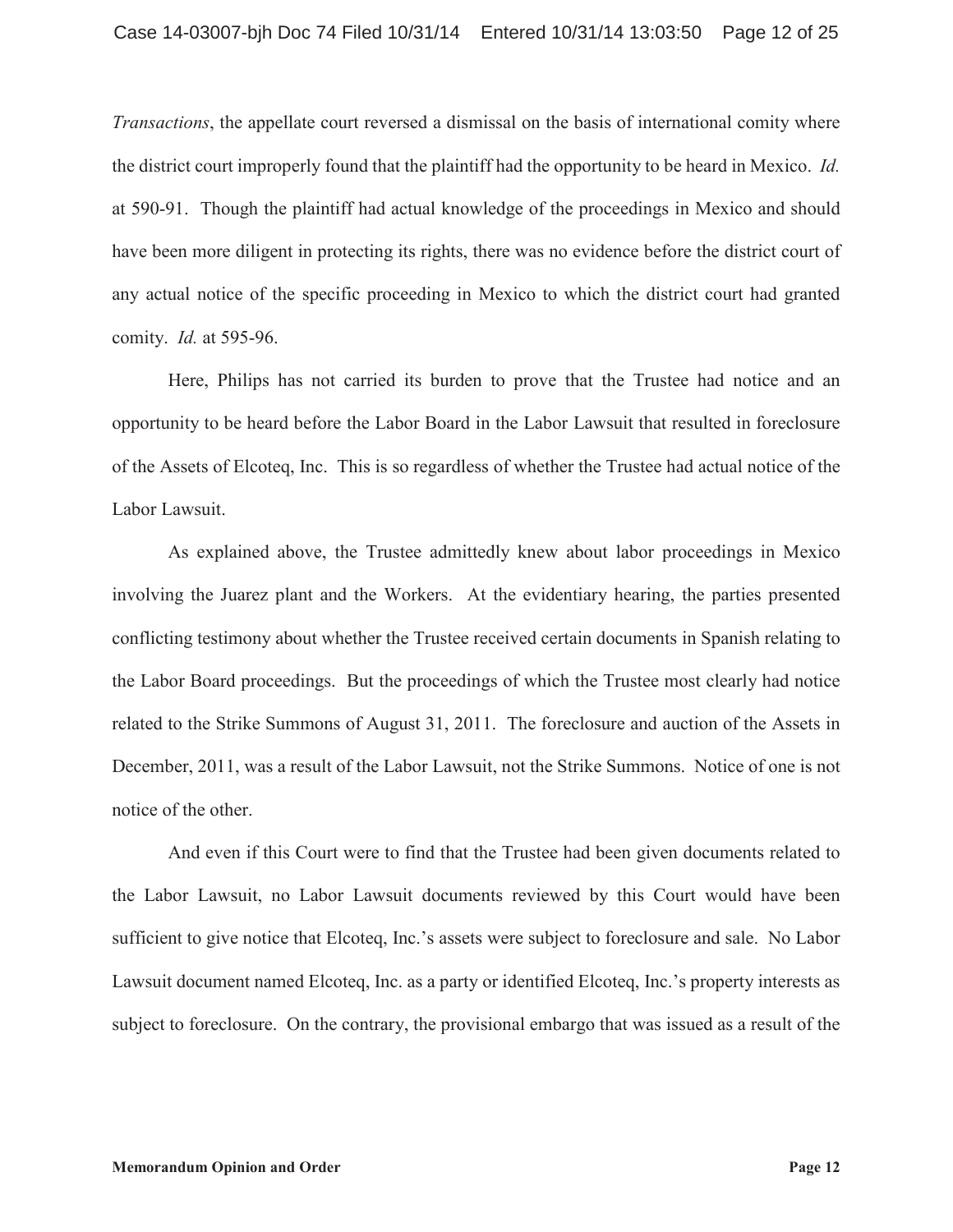Labor Lawsuit specifically refers to assets belonging to PCE. As Philips admits, none of the Assets at issue before the Labor Board belonged to PCE; rather, the Assets belonged to Elcoteq, Inc.

Because Philips has failed to meet its burden of proof on one of the five *International Transactions* factors, this Court cannot decline to hear the claims pled in this adversary proceeding on the basis of international comity.

### *C. The Automatic Stay*

Even if Philips had satisfied every factor above, this Court would find it difficult to decline to exercise its jurisdiction over allegations of improper transactions involving property of a debtor's bankruptcy estate in violation of the automatic stay. Further explanation is required.

The filing of a bankruptcy case creates an estate which includes all property interests of the debtor, "wherever located and by whomever held." 11 U.S.C. § 541(a). Furthermore, "any act to obtain possession of property of the estate or of property from the estate or to exercise control over property of the estate" is immediately and automatically stayed by operation of statute. 11 U.S.C. § 362. Because of its centrality to the purpose of bankruptcy, the automatic stay of § 362 of the Bankruptcy Code is "one of the fundamental debtor protections provided by the bankruptcy laws." *Midlantic Nat. Bank v. N. J. Dep't of Envtl. Prot.*, 474 U.S. 494, 503, (1986) (quotation marks omitted) (quoting legislative history from the enactment of the Bankruptcy Code). The automatic stay protects creditors as well as debtors by allowing for an equitable distribution of estate property. *Brown v. Chesnut (In re Chesnut)*, 422 F.3d 298, 301 (5th Cir. 2005). Without the stay, creditors might seek to gain advantage by taking more from the estate than they are entitled. *Id.* 

The "presumption against extraterritoriality" is a canon of construction against reading domestic law to apply outside our borders unless Congress clearly indicated otherwise. *Morrison v. Nat'l Australia Bank Ltd.*, 561 U.S. 247, 255 (2010). However, by including property of the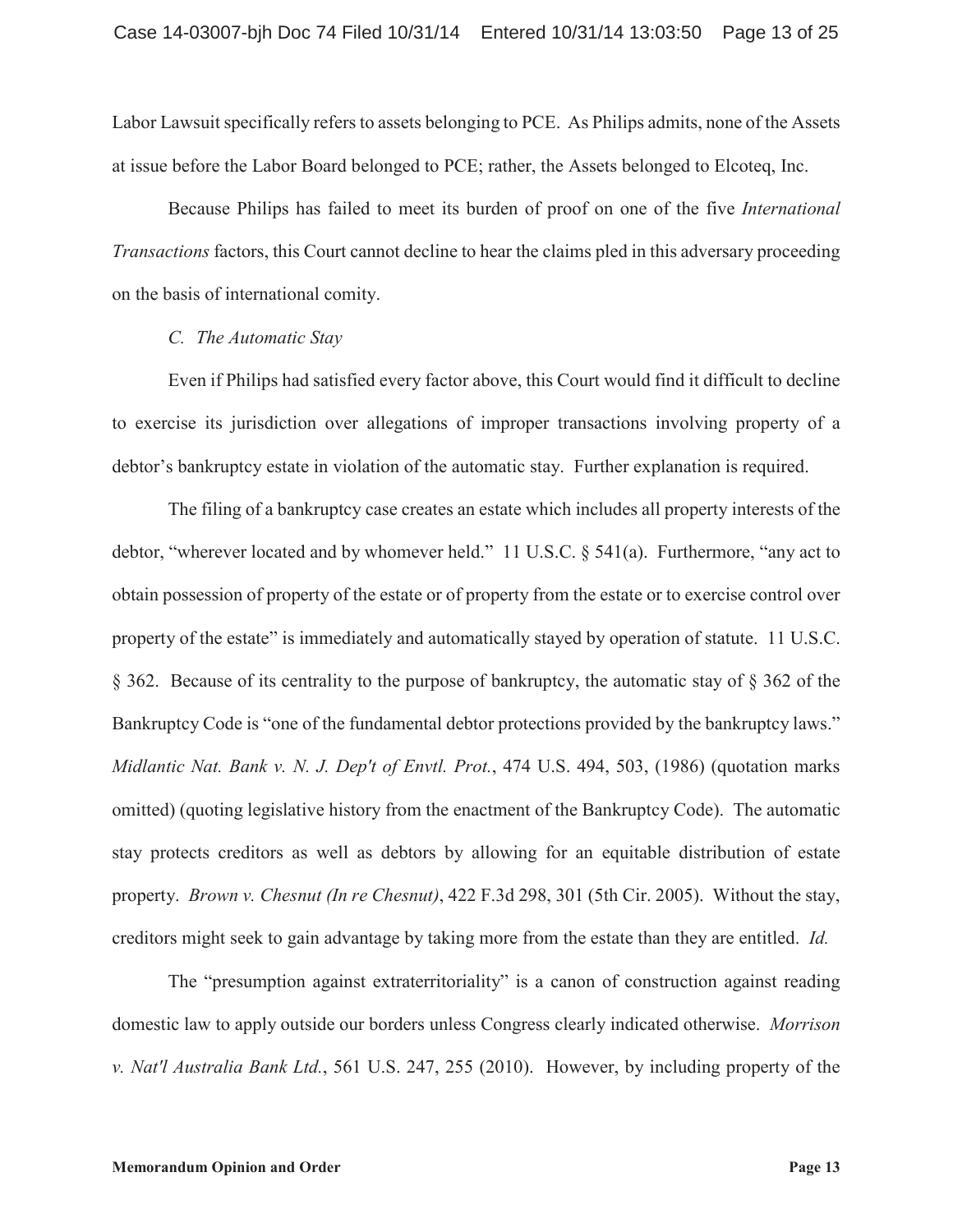debtor "wherever located" in the bankruptcy estate, Congress explicitly indicated its intent for property located outside the territory of the United States to be considered property of the estate and thus protected by the automatic stay. *See Nakash v. Zur (In re Nakash)*, 190 B.R. 763, 768 (Bankr. S.D.N.Y. 1996) (referring to legislative history and collecting cases). A bankruptcy court's powers over foreign property are carried out either through *in personam* jurisdiction over others with interests in such property or through the cooperation of foreign courts. *Sinatra v. Gucci (In re Gucci)*, 309 B.R. 679, 683-84 (Bankr. S.D.N.Y. 2004). As the *Gucci* court explained, when a party violates the stay and is subject to the personal jurisdiction of the bankruptcy court in the United States, that party can be liable for such act, even when the act involved property located elsewhere. *Id.*

Acts in violation of the stay are invalid when committed, regardless of the actor's knowledge of the stay and without court action to make them so. *Bustamante v. Cueva (In re Cueva)*, 371 F.3d 232, 236 (5th Cir. 2004). In the Fifth Circuit, such acts are regarded as voidable, not void, because the bankruptcy court can exercise its power under § 362(d) of the Bankruptcy Code to retroactively annul the stay and validate acts that would otherwise remain invalid.<sup>6</sup> *Jones v. Garvia (In re Jones)*, 63 F.3d 411, 413, 413 n.3 (5th Cir. 1995). But this is a distinction without a difference where, as here, no party has properly sought or obtained retroactive relief annulling the automatic stay.

<sup>&</sup>lt;sup>6</sup> The Fifth Circuit has recognized the confusion caused by the use of the term "voidable" to describe acts in violation of the stay that are initially invalid subject to cure. *Jones v. Garcia (In re Jones)*, 63 F.3d 411, 413 n.3 (5th Cir. 1995). The Fifth Circuit carefully chose not to use the term "void" in this context, which it reserves for acts that cannot be subsequently ratified. *Sikes v. Global Marine, Inc.*, 881 F.2d 176, 178 (5th Cir. 1989); *cf. Void*, BLACK'S LAW DICTIONARY (9th ed. 2009) ("Of no legal effect; null.") (5th ed., 1979). As the *Jones* court explained, "it is the effect of the stay *itself* which is voidable," valid initially yet subject to retroactive nullification. *Jones*, at 413 n.3; *cf. Voidable*, BLACK'S LAW DICTIONARY (9th ed. 2009) ("Valid until annulled").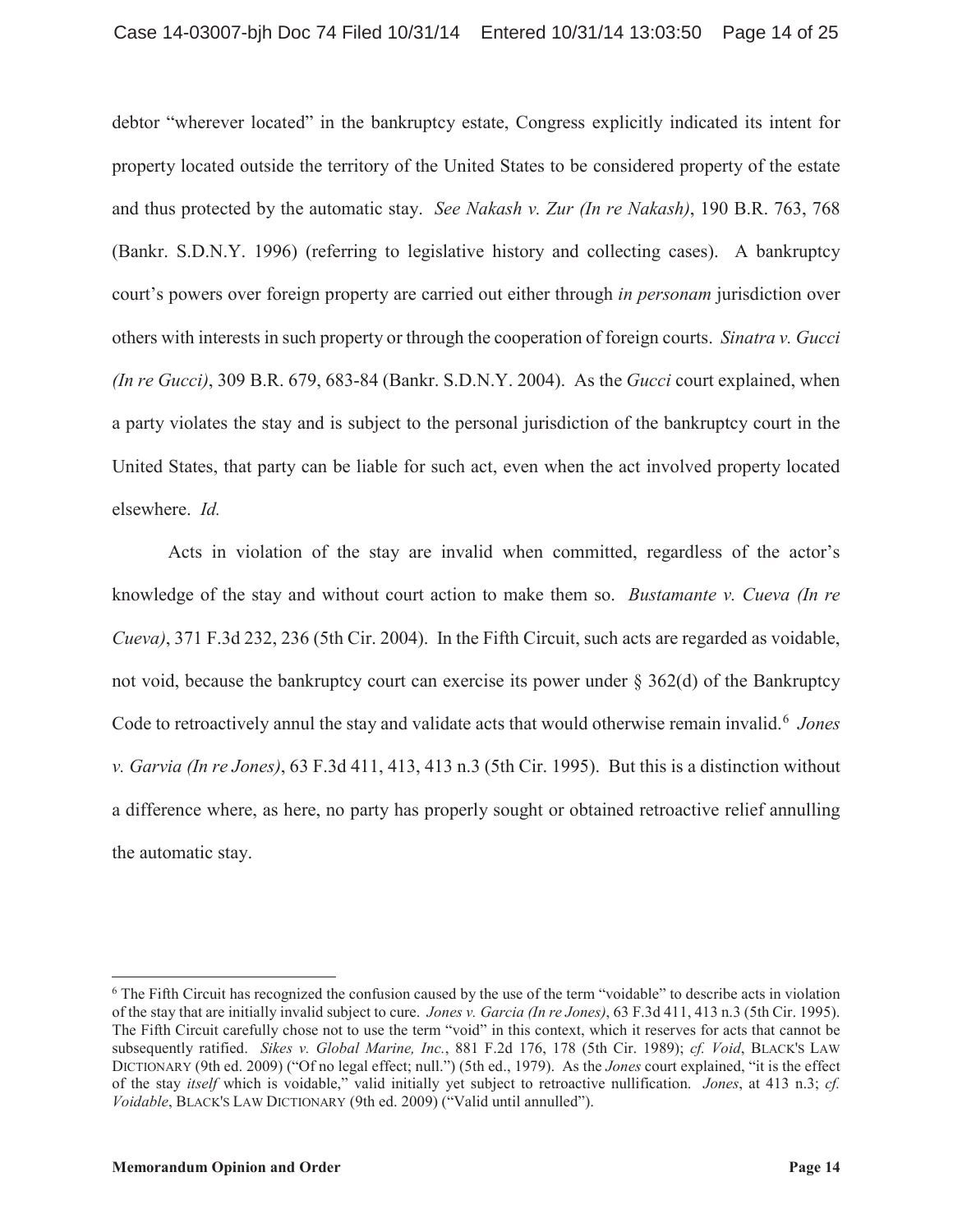These principles suggest that the Court should hear the merits of proceedings over which is has proper jurisdiction and which involve allegations of unauthorized transfers of property of the estate after the commencement of a bankruptcy case. Such transfers may be avoided under § 549 and their value recovered under § 550 of the Bankruptcy Code from the initial transferee or any mediate or immediate transferee. The Trustee has brought both such claims here, Compl., ECF. No. 1, and federal courts have a "virtually unflagging obligation" to exercise their jurisdiction, *Colo. River Water Conservation Dist. v. United States*, 424 U.S. 800, 817 (1976). Moreover, if this Court grants leave to file an amended complaint, the Trustee intends to further allege willful acts to exercise control over property of the estate in violation of the automatic stay. These claims are brought against Philips, a party over which the Court has personal jurisdiction.

Yet by seeking dismissal here, Philips requests that this Court not reach the merits of any such claims on the basis of a decision in Mexico that considered neither the relevant acts taken by Philips nor applicable U.S. law, and to which neither Philips nor Elcoteq, Inc. were a party. Given the tight connection between these claims and this Court, such a dismissal would entirely shield Philips from defending against allegations of improper transactions with respect to property of the Elcoteq, Inc. bankruptcy estate. The deference and respect properly due to foreign courts under the international comity rubric does not extend so far.

For example, in *Daewoo Motor America, Inc. v. General Motors Corp.*, Daewoo America, the debtor in a bankruptcy case pending in the United States, filed a lawsuit in federal district court alleging, *inter alia*, that certain transfers were made in violation of the automatic stay and were avoidable under § 549 of the Bankruptcy Code. *Daewoo Motor America, Inc. v. General Motors Corp.* 459 F.3d 1249, 1265 n.7 (11th Cir. 2006) (Tjoflat, J., concurring). Those transfers occurred pursuant to a reorganization plan in the bankruptcy case of the Korean parent company of Daewoo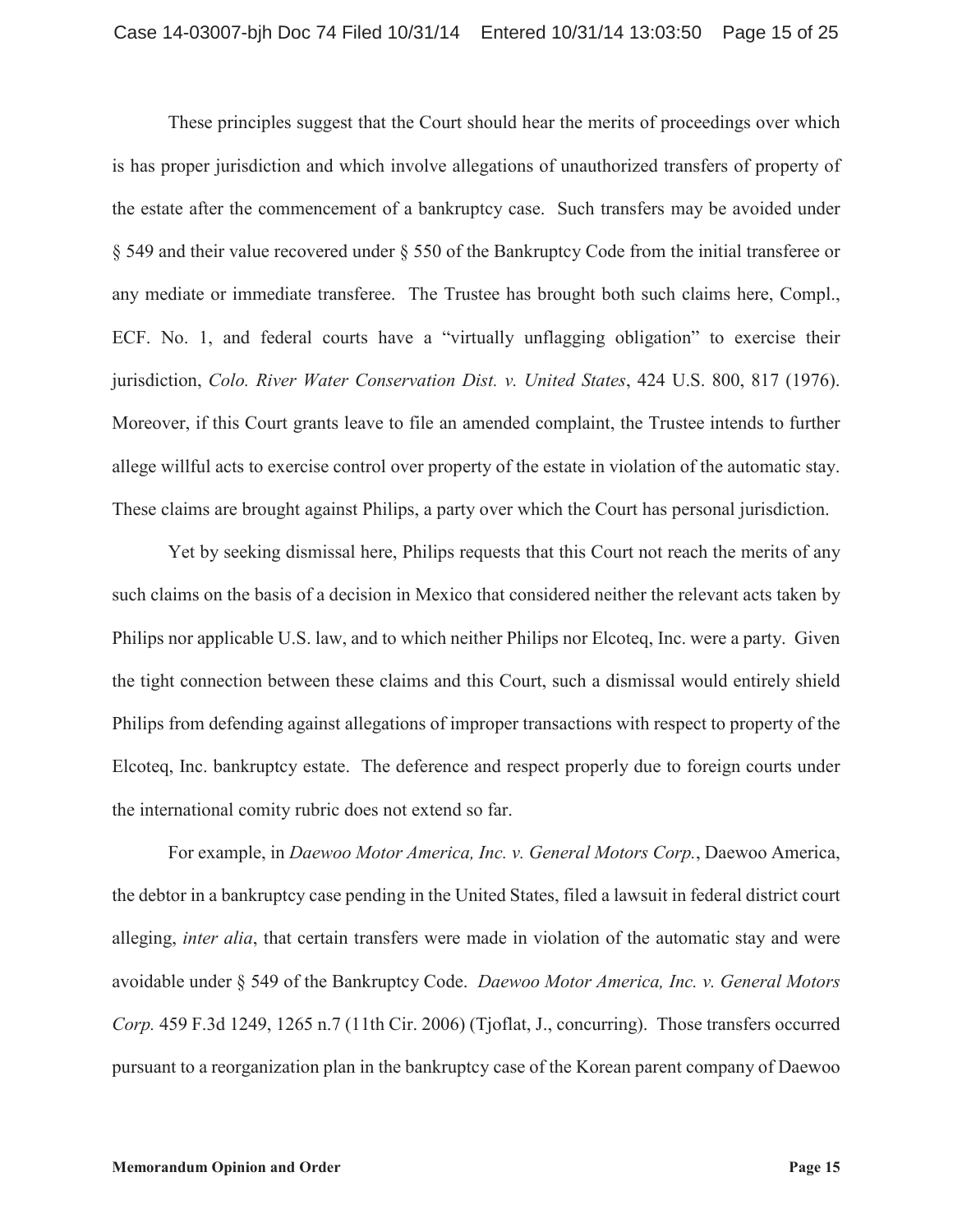America, which was approved by the Korean court after the commencement of Daewoo America's bankruptcy case in the United States. *Id.* at 1251, 53-54. The Eleventh Circuit concluded that the district court did not abuse its discretion when it granted comity to the Korean bankruptcy court's approval of the parent company's reorganization plan in Korea, thus dismissing the lawsuit pending before it. *Id.* at 1257-59. But the Eleventh Circuit did so only after it was satisfied that the transactions "did not affect any property interest of Daewoo America and did not violate the automatic stay." *Id.* at 1257.

Philips may yet have defenses to the claims pled in this adversary proceeding, but it should be required to present those defenses in the normal course of litigation.

## **IV. FAILURE TO STATE A CLAIM**

As noted previously, the Trustee brought avoidance claims under §§ 544, 545, 547, 548, and 549 and a claim for recovery under § 550 of the Bankruptcy Code in his original complaint. The Philips motion seeks dismissal of the §§ 544, 545, 547, and 548 claims under Federal Rule of Civil Procedure 12(b)(6), as made applicable here by Federal Rule of Bankruptcy Procedure 7012, for failure to state a claim on which relief can be granted.

On September 17, 2014, the Trustee filed his motion seeking leave to amend the complaint in this adversary proceeding. Trustee's Mot. Leave, ECF No. 44. In his proposed amended complaint the Trustee (1) drops his claims against Philips under §§ 544, 545, and 547 of the Bankruptcy Code, and (2) adds a claim against Philips for its alleged willful violation of the automatic stay.

Philips' Rule 12(b)(6) motion is directed to the sufficiency of the original complaint, not the proposed amended complaint. But, because the Trustee's motion for leave to amend, if granted, moots Philips' motion to dismiss the §§ 544, 545, and 547 claims, there is no need to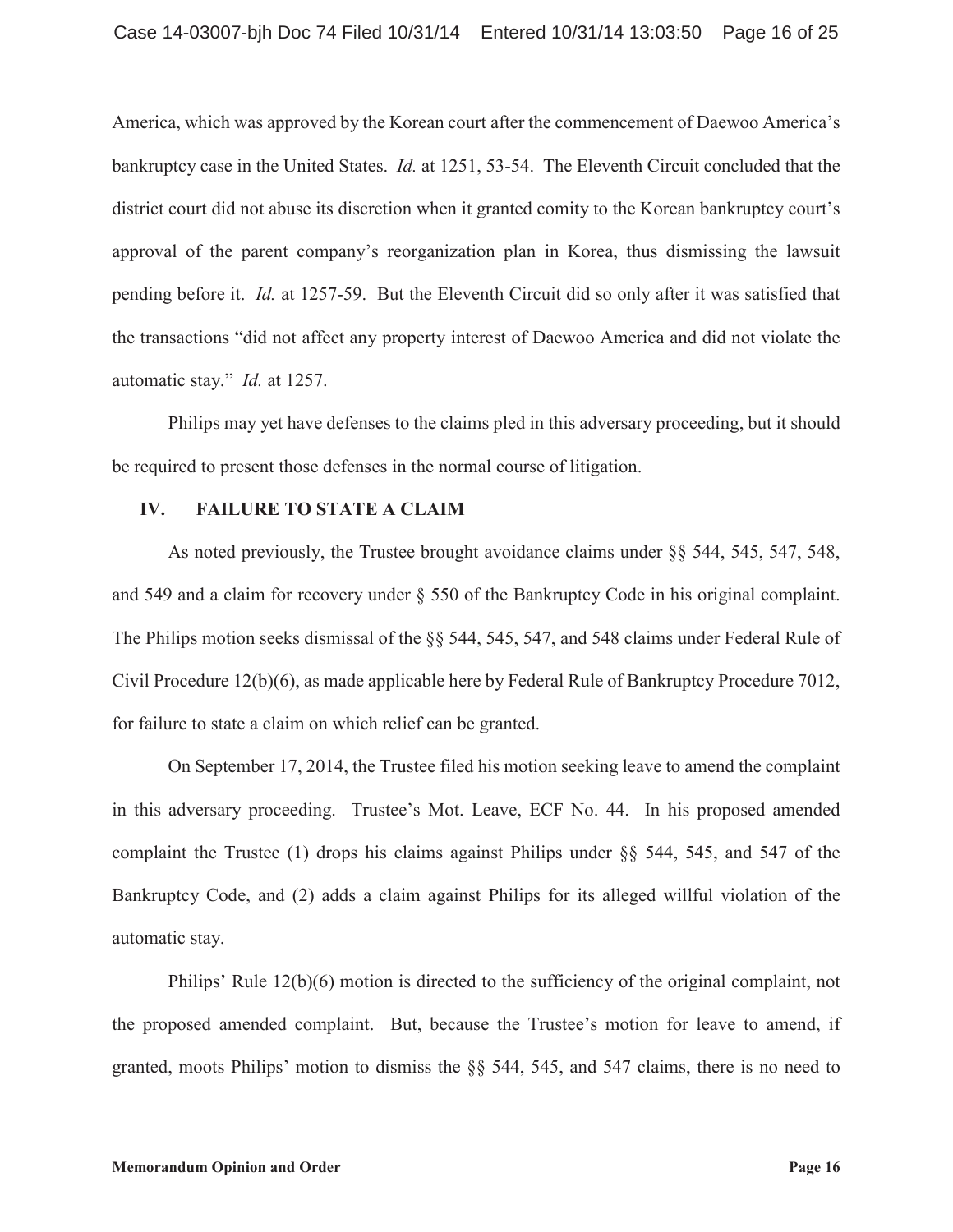analyze their sufficiency in the original complaint as Philips does not oppose the Trustee's motion for leave to amend with respect to those claims.

Consequently, the only remaining issue raised by the Philips' Rule 12(b)(6) motion is whether the Trustee's original complaint properly states a claim for relief under § 548 of the Bankruptcy Code. For the reasons explained below, the Court concludes that it does not.

"[A] plaintiff's obligation to provide the grounds of his entitlement to relief requires more than labels and conclusions, and a formulaic recitation of the elements of a cause of action will not do." *Bell Atl. Corp. v. Twombly*, 550 U.S. 544, 555 (2007) (internal quotation marks and alterations in original omitted). "To survive a motion to dismiss, a complaint must contain sufficient factual matter, accepted as true, to state a claim to relief that is plausible on its face." *Ashcroft v. Iqbal*, 556 U.S. 662, 678 (2009) (quoting *Twombly*) (internal quotation marks omitted). In the Fifth Circuit, "[d]ismissal is appropriate when the plaintiff has not alleged enough facts to state a claim to relief that is plausible on its face or has failed to raise his right to relief above the speculative level." *Bass v. Stryker Corp*., 669 F.3d 501, 506 (5th Cir. 2012).

To plead a valid fraudulent transfer claim under § 548 of the Bankruptcy Code, the Trustee must allege: (1) a transfer of an interest in property, (2) made on or within the two years prior to the petition date, (3) for which the debtor received less than reasonably equivalent value, and (4) while the debtor was insolvent. 11 U.S.C. § 548. In his original complaint the Trustee alleges that the Strike Summons, executed on the involuntary petition date while Elcoteq, Inc.'s liabilities exceeded its assets, was not an exchange for reasonably equivalent value. Compl. ¶ 39, at 8. Contrary to the first element of a § 548 claim, the Trustee has argued that there was no prepetition transfer or fixing of a lien as a result of the issuance of the Strike Summons. *See* Compl. ¶ 14, at 4; Trustee's Br. Resp. ¶ 23, at 10-11, ECF. No. 25. As explained by the Trustee's counsel at the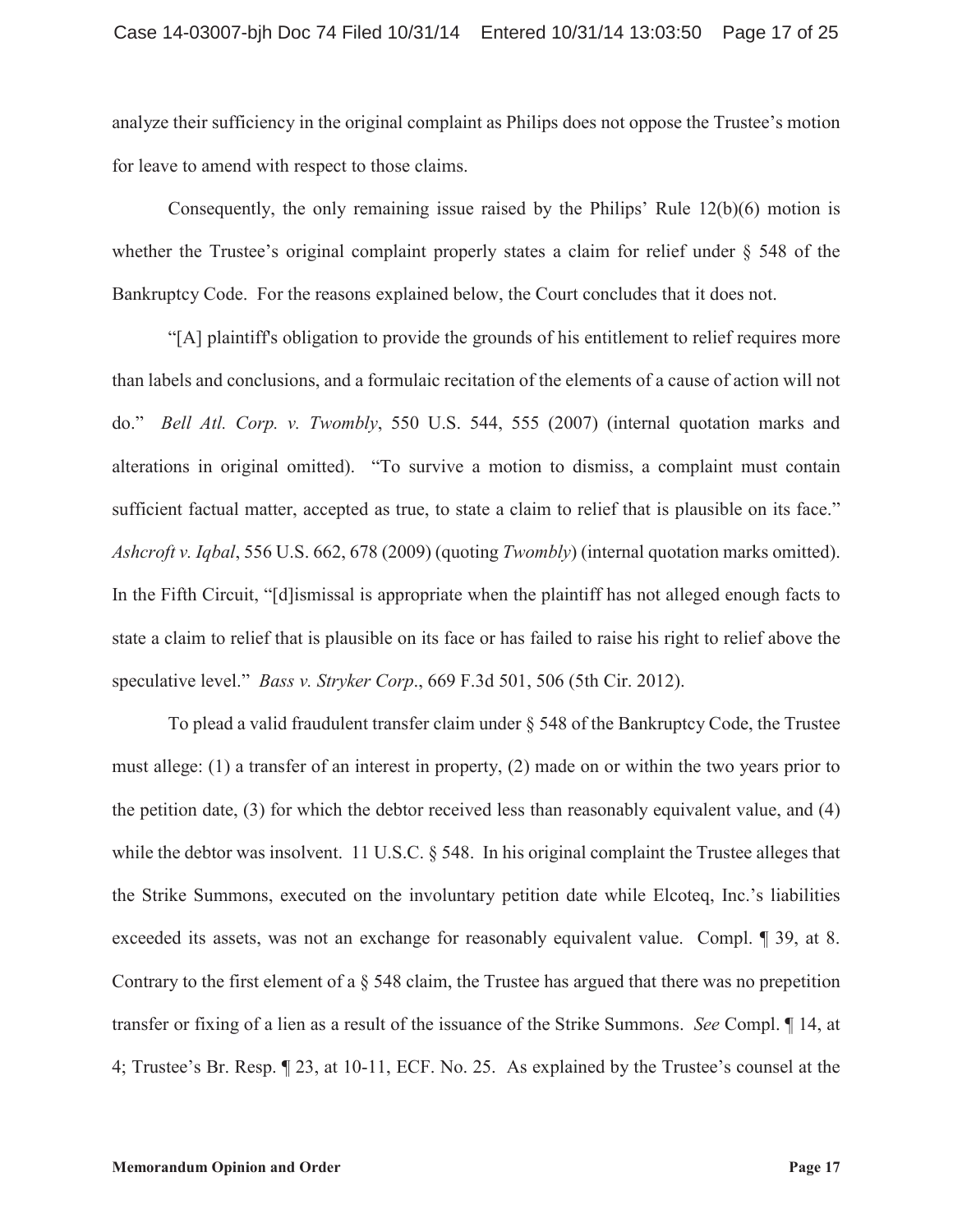hearing, this claim is pled in the alternative, as permitted under Federal Rule of Civil Procedure 8(d)(2) and made applicable here by Federal Rule of Bankruptcy Procedure 7008, in case the Court finds that a prepetition transfer occurred.

Section 550 of the Bankruptcy Code provides for recovery of property or its value when a transfer of the property is avoided pursuant to the Trustee's avoidance powers, including § 548. 11 U.S.C. § 550(a). The Trustee may only recover under § 550 from "(1) the initial transferee of such transfer or the entity for whose benefit such transfer was made; or (2) any immediate or mediate transferee of such initial transferee." *Id.* The concepts of avoidance and recovery are tightly connected. As the Fifth Circuit explained, "[t]he fraudulent transfer injured the estate and § 550 ensures that the injury is redressed." *MC Asset Recovery LLC v. Commerzbank A.G. (In re Mirant Corp.*), 675 F.3d 530, 534 (5th Cir. 2012).<sup>7</sup>

In its Rule 12(b)(6) motion, Philips raises two arguments: (1) that Elcoteq, Inc. received reasonably equivalent value for any property interest transferred by the Strike Summons (a factual dispute not subject to disposition in the context of a Rule 12(b)(6) motion), and (2) that even if the Trustee has properly pled the elements of a § 548 claim, Philips is not a party from whom the Trustee can recover under § 550. Defs.' Mem. L. 31-32, ECF No. 7.

From the Court's perspective, Philips is correct that the Trustee has failed to plead how Philips is a party from whom the Trustee can recover based upon the avoidance of some prepetition transfer that may have arisen from the issuance of the Strike Summons. As just explained, under § 550, the Trustee can only recover from the initial transferee, a subsequent transferee of the initial

<sup>7</sup> This is not to say that § 550 of the Bankruptcy Code is relevant to every fraudulent transfer claim. *See, e.g.*, *Paradigm Air Carriers, Inc. v. Texas Rangers Baseball Partners (In re Texas Rangers Baseball Partners)*, 498 B.R. 679, 706 (Bankr. N.D. Tex. 2013) (denying a motion to dismiss a claim for avoidance of a fraudulent transfer where no corresponding recovery claim under § 550 of the Bankruptcy Code was pled). Though § 550 of the Bankruptcy Code only applies to avoided transfers, § 548 allows for avoidance of both transfers and obligations. There is nothing to recover when an obligation is avoided as fraudulent.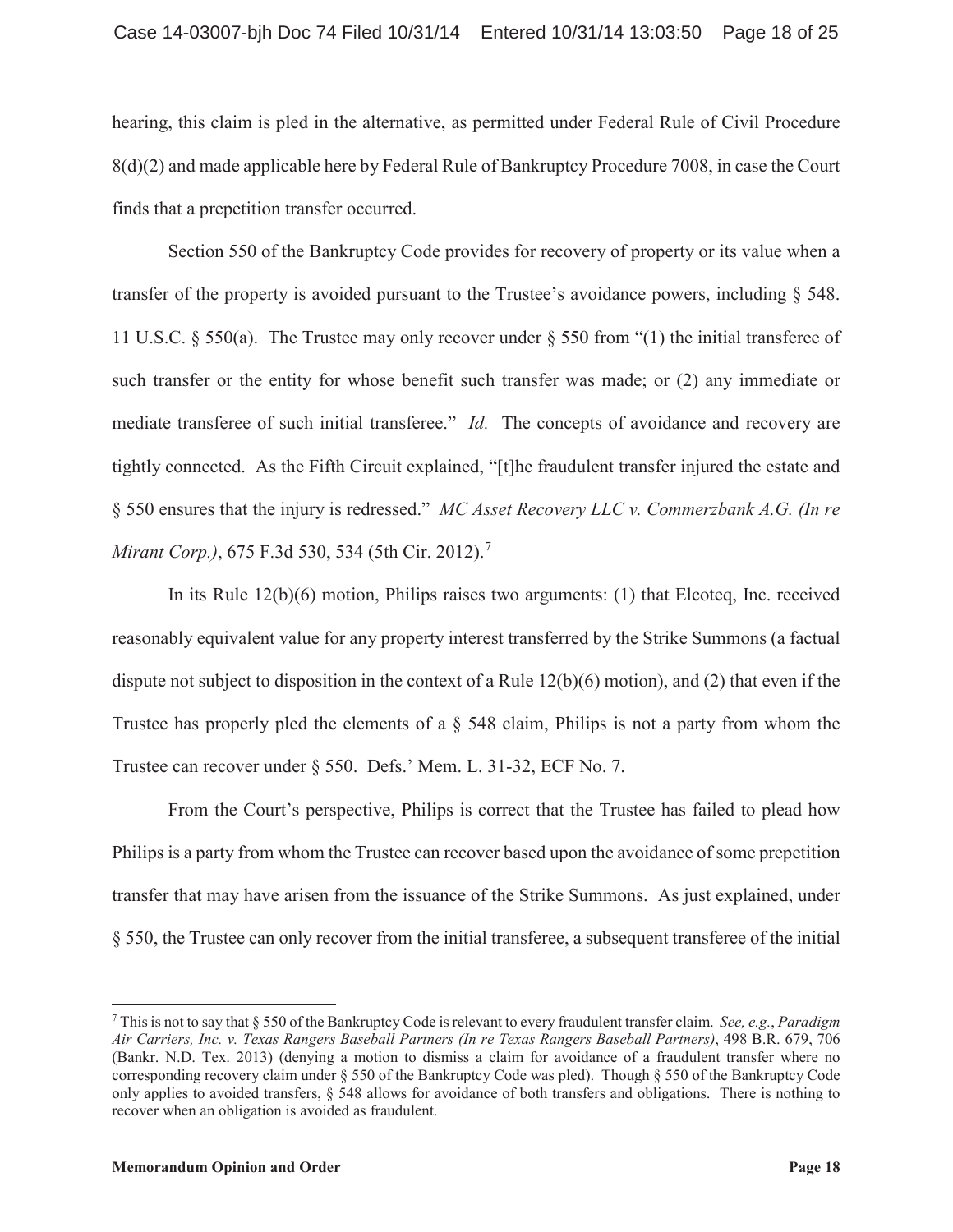transferee, or one for whom the transfer was made. 11 U.S.C. § 550(a). Philips is not alleged to be any of those persons.

The Trustee's counterargument rests on cases that have allowed an avoidance and recovery action to be brought against a subsequent transferee without first avoiding the transfer to the initial transferee in the same chain of transactions. *See* Trustee's Supp. Br. Liens ¶ 12, at 6-7, ECF No. 61 (citing *IBT Int'l, Inc. v. Northern (In re Int'l Admin. Servs., Inc.)*, 408 F.3d 689, 705 (11th Cir. 2005) (explaining the mere conduit rule); *Sec. Investor Prot. Corp. v. Bernard L. Madoff Inv. Sec. LLC*, 480 B.R. 501, 520-23 (Bankr. S.D.N.Y. 2012) (allowing avoidance and recovery actions to proceed concurrently); *MC Asset Recovery LLC v. Commerzbank AG (In re Mirant Corp.)*, Case No. 03-046590, Adv. No. 05-04142, 2010 WL 8708772, at \*35 (Bankr. N.D. Tex. Apr. 22, 2010) (applying the mere conduit rule); *Crafts Plus+, Inc. v. Foothill Capital Corp. (In re Crafts Plus+, Inc.)*, 220 B.R. 331, 335-38 (Bankr. W.D. Tex. 1998) (holding that not every beneficiary of a transfer must be joined in an avoidance and recovery action); *Kendall v. Sorani (In re Richmond Produce Co., Inc.)*, 195 B.R. 455, 463 (N.D. Cal. 1996) ("[O]nce the trustee proves that a transfer is avoidable under section 548, he may seek to recover against any transferee, initial or immediate, or an entity for whose benefit the transfer is made.")). However, none of the cases the Trustee has cited support the proposition that a trustee in bankruptcy may avoid a transfer in an entirely different chain of transactions without proceeding against any party in that chain.

On the contrary, independent chains of transfers involving the same property must be analyzed separately for the purposes of § 550 of the Bankruptcy Code. *See Cullen Center Bank & Trust v. Hensley (In re Criswell)*, 102 F.3d 1411, 1419-20 (5th Cir. 1997); *see also Gold v. United States (In re Laines)*, 352 B.R. 416, 417 (Bankr. E.D. Va. 2006) (explaining that defendants' contested liens were not adjudicated in a prior avoidance action because they were not parties to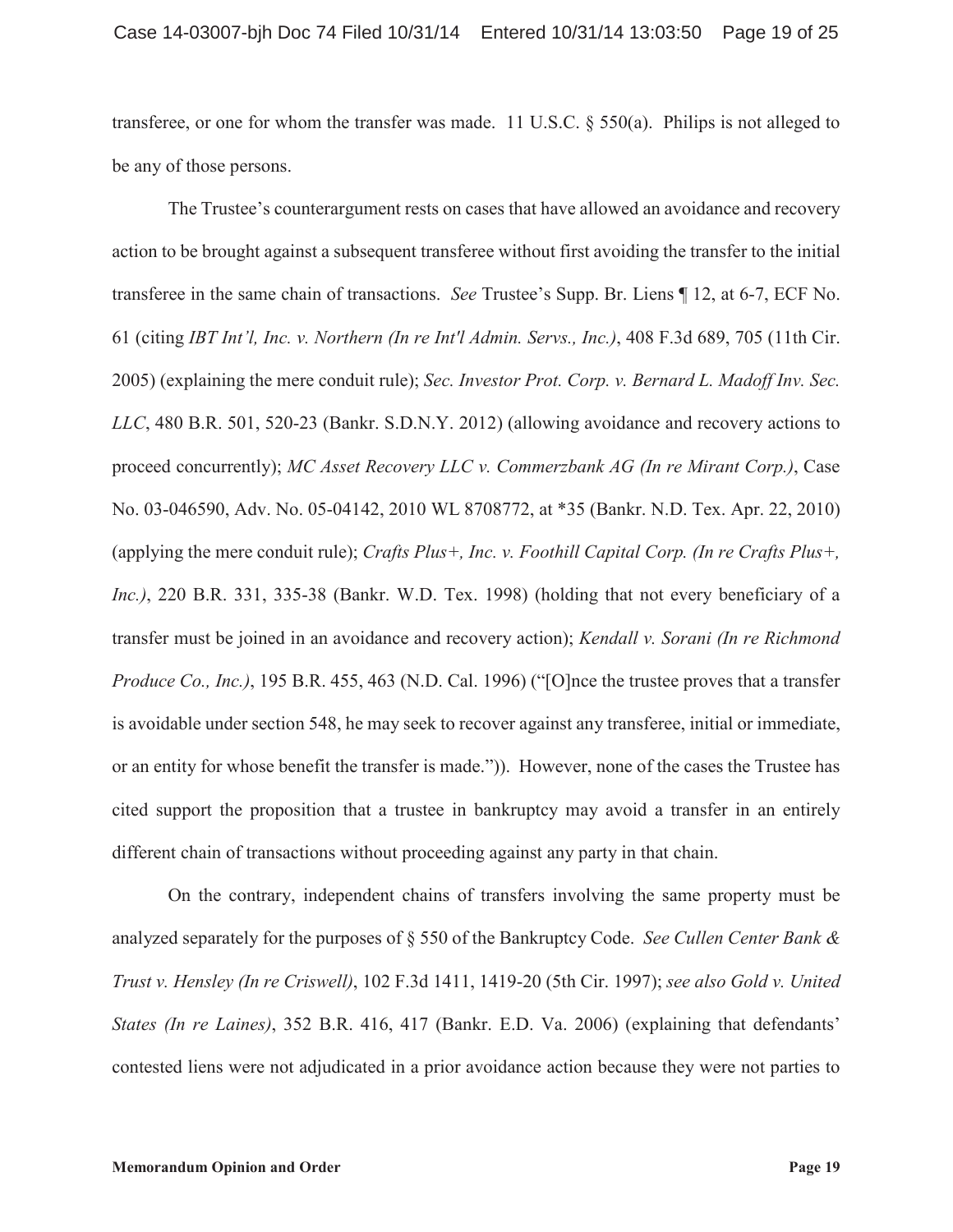that action). In *Criswell*, a transfer of property was held to be fraudulent in a separate proceeding from a preference action against a bank holding a judicial lien in the same property. *Id.* at 1412- 13. Though the bank's judgment lien attached after the fraudulent transfer occurred and though the lien involved the same property, the bank was not entitled to defenses reserved for subsequent transferees by § 550 of the Bankruptcy Code. *Id.* at 1419.

Here, since it is undisputed that title to the Assets did not transfer to the Workers until December 2011 (a postpetition transfer the Trustee seeks to avoid under § 549), the only possible transfer that could have occurred by virtue of the issuance of the Strike Summons would be the creation of a prepetition lien in favor of the Workers on the Assets. However, there is no allegation in the original complaint that Philips was a subsequent or mediate transferee of any lien created by the Strike Summons or that Philips was the one for whom such a lien was created.

Thus, even assuming that the issuance of the Strike Summons had the effect of creating a lien on the Assets in favor of the Workers and that the creation of such a lien constituted a fraudulent transfer under § 548, the Trustee has failed to plead sufficient facts that would entitle him to recover the value of such a transfer from Philips and thus his claim fails as a matter of law. Accordingly, the Trustee's claim under § 548 as pled in the original complaint must be dismissed for his failure to state a claim upon which relief may be granted.

#### **V. LEAVE TO AMEND THE COMPLAINT**

In addition to the Philips' motion to dismiss on grounds of international comity and failure to state a claim, pending before the Court is the Trustee's motion for leave to amend the complaint. Trustee's Mot. Leave, ECF No. 44. As explained above, the proposed amended complaint drops claims under §§ 544, 545, and 547 of the Bankruptcy Code that Philips sought to dismiss under Rule  $12(b)(6)$ . The proposed amended complaint continues to assert claims under §§ 548, 549,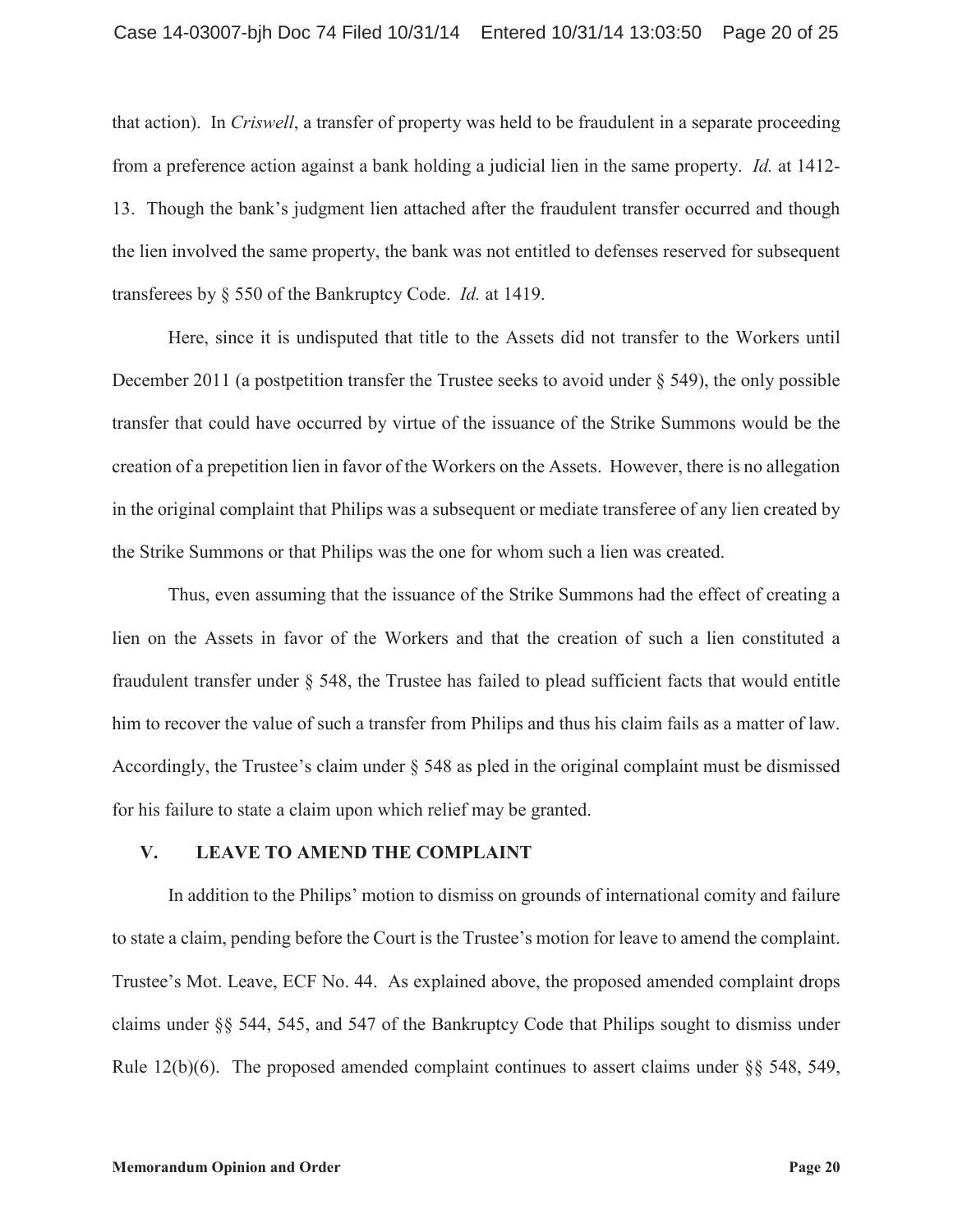and 550 of the Bankruptcy Code, alters the factual allegations, and seeks to add a claim for willful violation of the automatic stay under  $\S 105$  and  $\S 362$  of the Bankruptcy Code.

There is no deadline for amendments in any scheduling order in force at any point in this adversary proceeding. Therefore, Federal Rule of Civil Procedure 15(a) governs this Court's consideration of the Trustee's motion, as applied here by Federal Rule of Bankruptcy Procedure 7015. Specifically, as more than 21 days had passed after the Trustee filed his original complaint before he sought to amend it, he may do so "only with the opposing party's written consent or the court's leave. The court should freely give leave when justice so requires." Fed. R. Civ. P.  $15(a)(2)$ .

Rule 15(a) supports the general policy of the Federal Rules that litigation should test the merits of claims, not the technical skill of pleadings. "If the underlying facts or circumstances relied upon by a plaintiff may be a proper subject of relief, he ought to be afforded an opportunity to test his claim on the merits." *Foman v. Davis*, 371 U.S. 178, 182 (1962). The rule "evinces a bias in favor of granting leave to amend," and the trial court will not withhold such leave without a "substantial reason." *Smith v. EMC Corp.*, 393 F.3d 590 (5th Cir. 2004) (internal quotation marks omitted). Courts consider five factors to determine whether to grant leave to amend: "(1) undue delay, (2) bad faith or dilatory motive, (3) repeated failure to cure deficiencies by previous amendments, (4) undue prejudice to the opposing party, and (5) futility of the amendment." *Id.*

Here, there is no allegation that the amendment was filed in bad faith or with a dilatory motive. No prior amendments were filed. Rather, Philips argues that the additional claim for violation of the automatic stay is futile and was filed after undue delay not attributable to the discovery of new facts. Defs.' Objection 3, ECF No. 51. Philips also claims it would be prejudiced by the amendment, and notes that the Trustee would not be harmed if the motion is not granted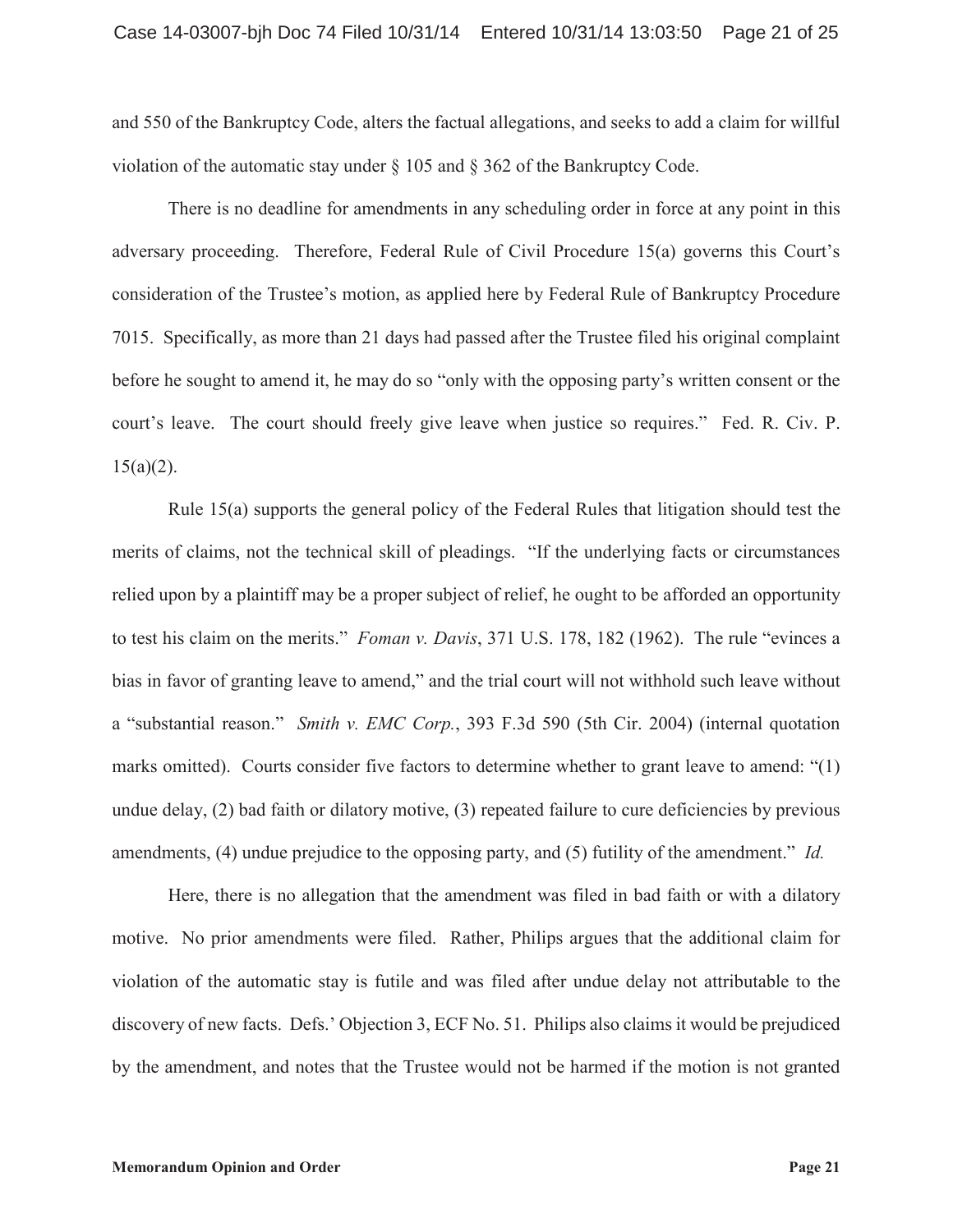because the claim for violation of the automatic stay could be asserted independent of this adversary at any time. *Id.*

Undue delay involves more than mere passage of time. *Dussouy v. Gulf Coast Inv. Corp.*, 660 F.2d 594, 598 (5th Cir. 1981). Lack of a reasonable explanation for a delay can make it undue. *Southmark Corp. v. Schulte Roth & Zabel*, 88 F.3d 311, 316 (5th Cir.1996). Here, however, the Trustee explained that discovery materials obtained in June gave rise to the need to amend, and the proposed amended complaint references additional material obtained through discovery. This Court finds the Trustee's explanation reasonable.

Although Philips will have to defend against the additional § 362 claim if the motion for leave is granted, that does not rise to the level of undue prejudice. Courts look for *substantial* prejudice to support denial of leave to amend on this factor. *See, e.g.*, *Zenith Radio Corp. v. Hazeltine Research, Inc.*, 401 U.S. 321, 331 (1971) (finding undue prejudice because amendment would require "a virtual retrial of the issue of damages"); *Ross v. Houston Indep. Sch. Dist.*, 699 F.2d 218, 229 (5th Cir. 1983) (finding undue prejudice where the amendment would add 26 new parties and would require new discovery, new hearings, and more appeals); *Daves v. Payless Cashways, Inc.*, 661 F.2d 1022 (5th. Cir. Unit A Nov. 1981) (affirming district court's denial of leave to amend the complaint on the day of trial where the new claim would "substantially alter" the case). Philips is not unduly prejudiced when the amendment seeks to add additional, similar claims, as the Trustee seeks to do here. *See, e.g.*, *Nance v. Gulf Oil Corp.*, 817 F.2d 1176, 1179 (5th Cir. 1987) (affirming district court in granting leave to amend a negligence claim shortly before trial to add a claim for strict liability); *Bamm, Inc. v. GAF Corp.*, 651 F.2d 389, 391 (5th Cir. 1981) (reversing the district court's denial of leave to amend to add fraud and negligence claims to a warranty claim). A claim for violation of the automatic stay goes hand in hand with a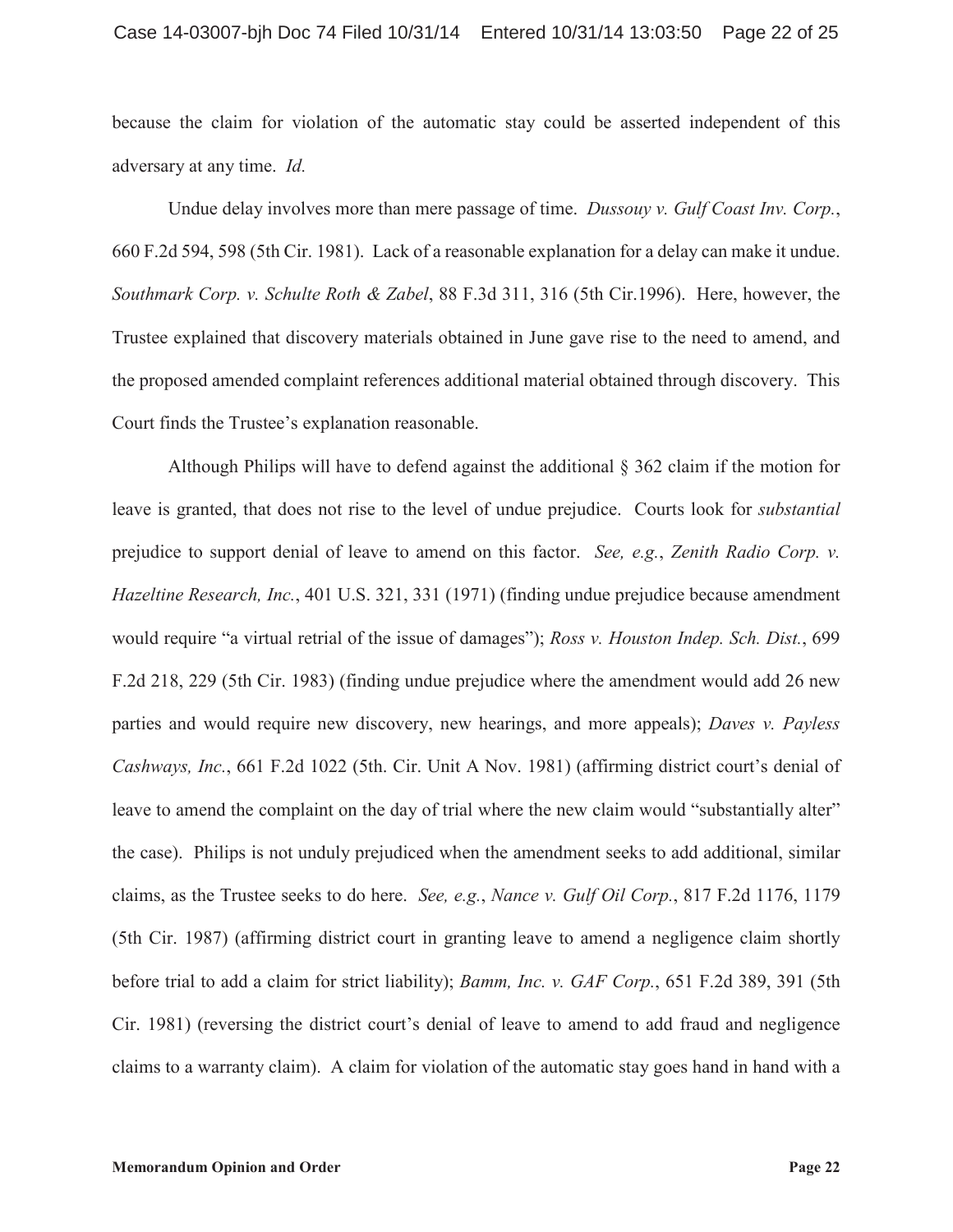claim for avoidance and recovery of unauthorized postpetition transfers under § 549 and § 550 of the Bankruptcy Code. Furthermore, this adversary proceeding is in its infancy, as Philips has not yet filed an answer to the original complaint.

Finally, the Court is unpersuaded that amending the complaint to add a claim for willful violation of the automatic stay would be futile. An amendment is futile if it would not survive a motion to dismiss for failure to state a claim. *Briggs v. Mississippi*, 331 F.3d 499, 508 (5th Cir. 2003). The Trustee's proposed amended complaint brings the automatic stay claim under the Court's civil contempt power, rooted in 11 U.S.C. § 105.<sup>8</sup> *Placid Ref. Co. v. Terrebonne Fuel & Lube, Inc. (In re Terrebonne Fuel & Lube, Inc.)*, 108 F.3d 609, 613 (5th Cir. 1997); *In re Adams*, 14-00580-NPO, 2014 WL 4187231, at \*6 (Bankr. S.D. Miss. Aug. 21, 2014). The Trustee's claim is futile unless it alleges intentional acts by Philips in violation of the automatic stay despite notice of the bankruptcy petition. *All Trac Transp., Inc. v. Transp. Alliance Bank (In re All Trac Transp., Inc.)*, 306 B.R. 859, 874-75 (Bankr. N.D. Tex. 2004), *aff'd*, CIV. A. 3:04-CV-1759, 2005 WL 5012640 (N.D. Tex. July 28, 2005), *aff'd*, 223 F. App'x 299 (5th Cir. 2006) (explaining that because the stay is automatic by statute and does not require or forbid action by specific, named parties, courts require more than inadvertent violations to find contempt). The proposed amendment meets that standard by, *inter alia*, alleging (and attaching) the promissory agreement between Philips and the Workers by which Philips agreed to purchase the Assets while acknowledging Elcoteq, Inc.'s pending bankruptcy case. The Trustee also alleges that Philips knew that the Assets belonged to Elcoteq, Inc. As discussed at length above, the automatic stay is very broad, enjoining "*any* act to

<sup>&</sup>lt;sup>8</sup> The proposed amended complaint does not raise a claim under § 362(k) of the Bankruptcy Code. Trustee's Mot. Leave, Ex. A ¶ 72, ECF. No. 44. That subsection provides a private cause of action for individuals harmed by a violation of the automatic stay. 11 U.S.C. § 362(k). Though the Fifth Circuit has not ruled on the issue, the majority of circuits, along with lower courts within the Fifth Circuit, hold that corporate debtors cannot recover under  $\S 362(k)$ . *See In re San Angelo Pro Hockey Club, Inc.*, 292 B.R. 118, 124 (Bankr. N.D. Tex. 2003).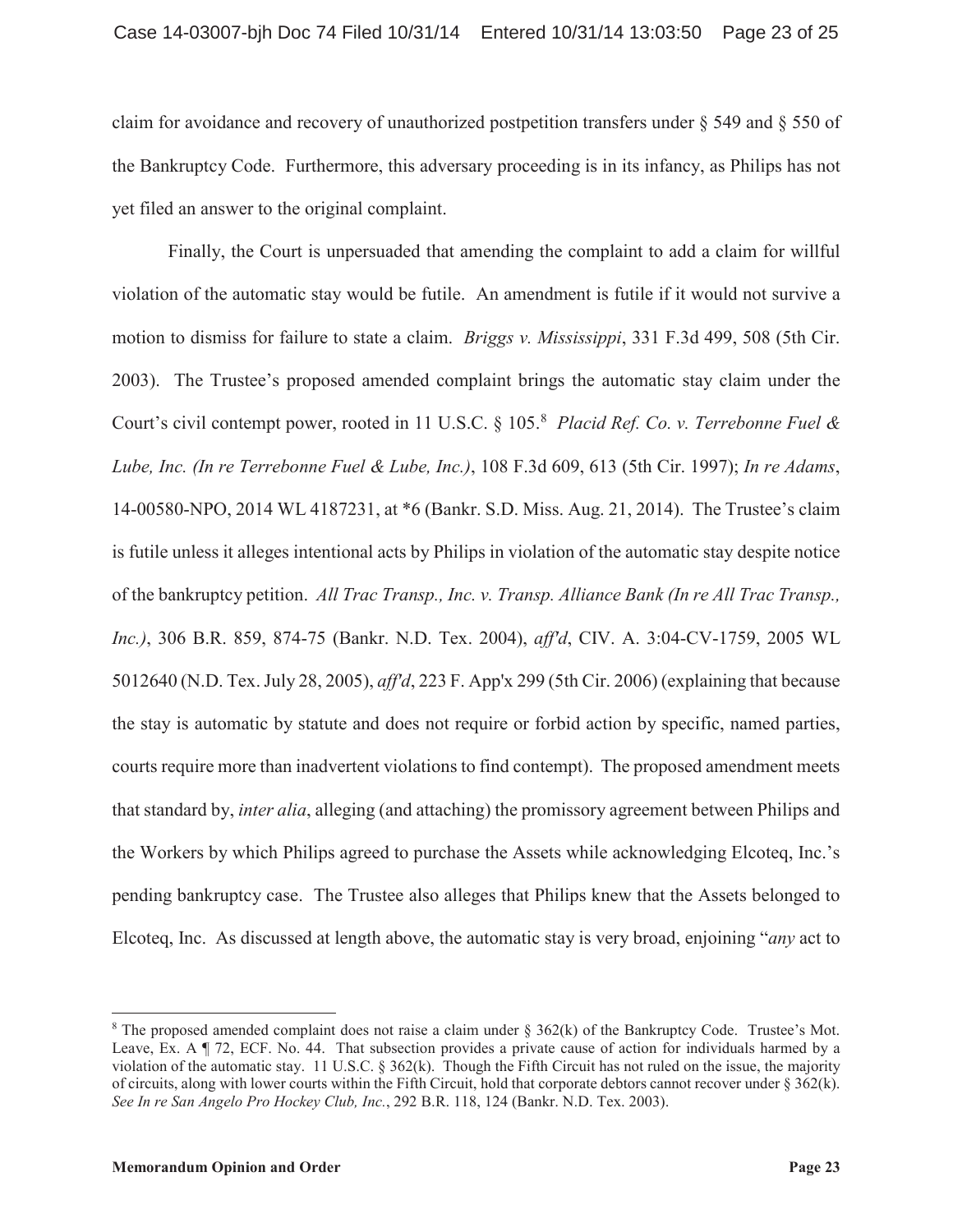obtain possession of property of the estate or of property from the estate or to exercise control over property of the estate." 11 U.S.C.  $\S 362(a)(3)$  (emphasis added). Surely executing a promissory agreement to purchase property of the estate sufficiently alleges an act in violation of the automatic stay.

However, the proposed amended complaint is futile with respect to the claim for avoidance under § 548, and the motion for leave to amend will be denied as to that claim. As discussed above, the original complaint fails to state a claim for avoidance under § 548 because, even assuming the Strike Summons is a prepetition transfer, the Trustee has not alleged facts supporting a claim for recovery against Philips arising from the Strike Summons. The amended complaint contains the same defect, and it would be futile to allow the Trustee to file an amended complaint containing a  $\S$  548 claim that is futile as a matter of law.<sup>9</sup>

Accordingly, the motion for leave to amend will be denied with respect to the avoidance claim brought under § 548, but leave to amend is granted with respect to all other proposed amendments to the complaint.

## **VI. CONCLUSION**

For the reasons explained in this memorandum opinion and order, the motion to dismiss for international comity to the Labor Board is denied. The motion to dismiss for failure to state a claim under 11 U.S.C. § 548 is granted, and the motion for leave to amend is denied in part as it relates to that claim. The Court grants the motion for leave to amend to file the amended complaint in all other respects.

<sup>9</sup> The proposed amended complaint is also defective as a matter of fact with respect to a claim avoiding a prepetition fraudulent transfer under § 548 of the Bankruptcy Code because it omits any factual allegations related to the Strike Summons. The proposed amended complaint uses the term "Pre-Petition Transfer," but there is no definition for that term in the Amended Complaint. By eliminating any reference to the Strike Summons, the proposed amended complaint contains no allegations of any transfer of property of the Debtor that occurred on or within two years before the petition date. In the absence of such an allegation, a claim under  $\S$  548 would be futile.